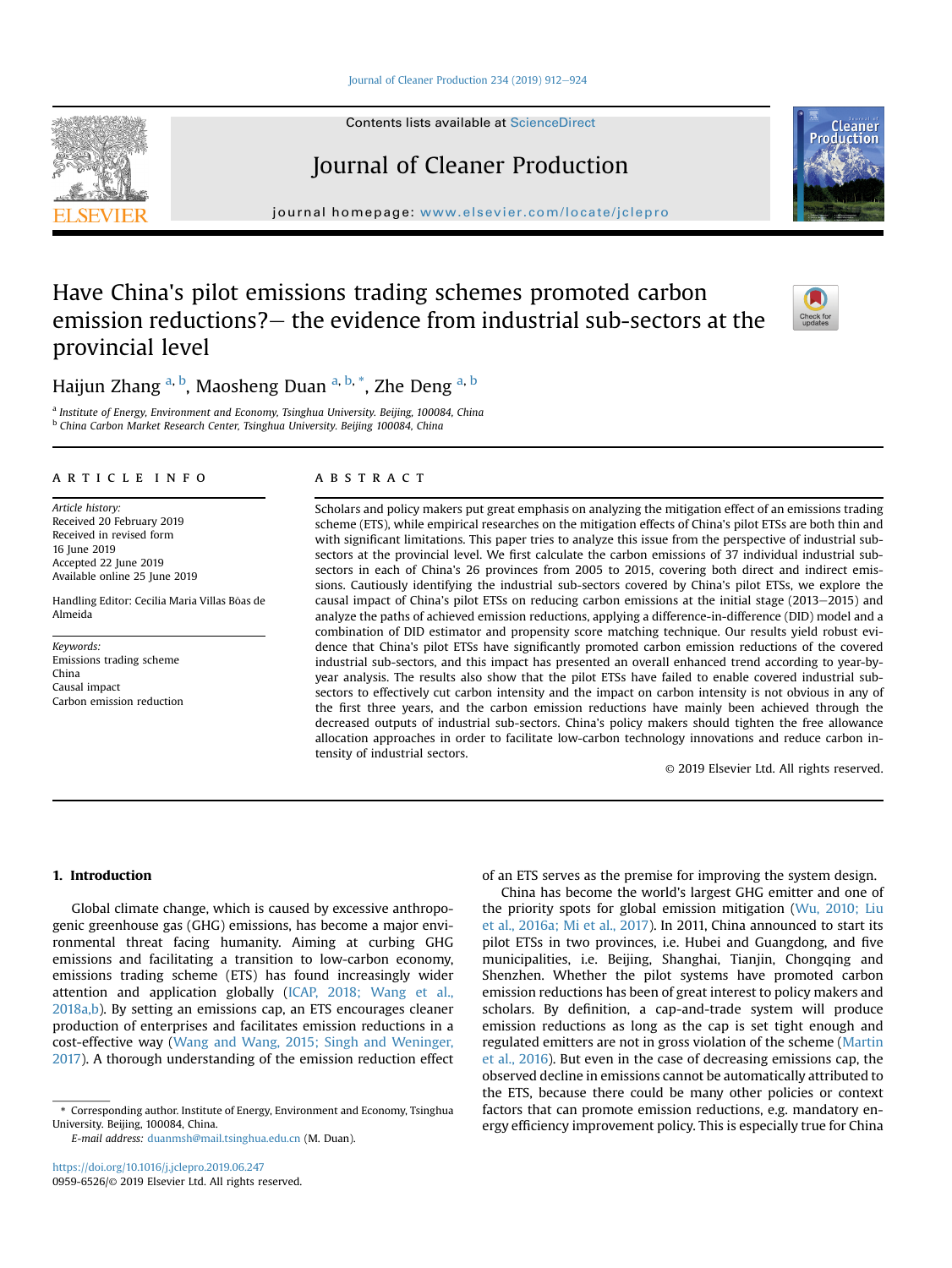where many policies that may have carbon mitigation impacts are implemented in parallel [\(Nam et al., 2014; Duan et al., 2017; Yi](#page-11-0) [et al., 2019](#page-11-0)). Furthermore, the emission caps adopted by the pilot systems are de facto flexible ones rather than absolute ones as in the European Union (EU) ETS, i.e. the caps are mainly determined by allocation approaches which for many covered sectors are not historical production-based but real-production-based [\(Zhang,](#page-12-0) [2015; Lo, 2016; Qi and Cheng, 2018](#page-12-0)). In this context, a thorough understanding of the contribution of China's pilot ETSs on emission reductions is not only urgently needed from a theoretical point of view but also crucial for informed decision-making by the ETS authorities.

An increasing number of literatures have been paying attention to the contributions of China's pilot ETSs to mitigating carbon emissions. A majority of them conduct ex ante quantitative analysis mainly adopting computable general equilibrium (CGE) models ([Hübler et al., 2014; Tang et al., 2016; Fan et al., 2016; Mu et al.,](#page-11-0) [2018; Li et al., 2018; Lin and Jia, 2018](#page-11-0)), or conduct theoretical analysis on the mitigation potential of the mechanism design ([Jiang](#page-11-0) [et al., 2014b; Qi et al., 2014; Wu et al., 2014](#page-11-0)). Some ex post studies have conducted comparative analysis of the changes in carbon emissions and/or carbon intensity in pilot areas/covered industries between different years to discuss the emission reduction effects of China's pilot ETSs [\(Guan et al., 2016; China Beijing Environment](#page-11-0) [Exchange, 2017; Guangdong Research Center on Climate Change,](#page-11-0) [2016; Shenzhen Carbon Emissions Exchange, 2015](#page-11-0)). For example, [Guan et al. \(2016\)](#page-11-0) explore the impact of emission trading on carbon emissions and carbon intensity by discussing the trends of them in pilot regions from 1997 to 2012. The annual "Carbon Market Operation Report" of Beijing [\(China Beijing Environment Exchange,](#page-11-0) [2017](#page-11-0)) claims that over the past years from 2013 to 2015, the total carbon emissions of key emitters in Beijing decreased by about 4.5%, 5.96% and 6.17%, and the carbon emissions per 10,000 yuan of GDP decreased by 6.69%, 7.17% and 9.3% compared to the year before, respectively. However, these analyses do not rule out the influence of other policies and context factors, and do not support an attribution analysis.

There are some studies evaluating the causal impact of ETS on reducing carbon emissions using panel data, but most of them focus on the EU ETS [\(Abrell et al., 2011; Jaraite and Di Maria, 2014;](#page-11-0) [Petrick and Wagner, 2014; Wagner et al., 2014; Bel and Joseph,](#page-11-0) [2015; Klemetsen and Einar, 2016](#page-11-0)). These studies mainly use enterprise-level data to quantitatively analyze the impact of EU ETS on carbon emissions or carbon intensity, taking into account other factors such as firm characteristics, economic conditions, etc., and the methods adopted include difference-in-difference (DID) models, a combination of DID estimators and propensity score matching technique (PSM-DID) and dynamic panel data models, etc.. However, only a very limited number of such studies focus on the causal analysis of the mitigation impact of China's pilot ETSs, probably owing to the recency of the policy and a lack of suitable emissions data. Given that this is the specific focus of this paper, only studies dealing with this issue are discussed in detail below.

[Shen et al. \(2017\)](#page-12-0) use the enterprise-level panel data of listed firms and adopt a DID model to analyze the impact of China's pilot ETSs on the carbon emissions of regulated firms. However, the study uses the firm's charges for disposing pollutants as a proxy to measure their carbon emissions, which may result in estimation bias. Due to the non-availability of carbon emissions data at the enterprise-level in China's pilots, some studies turn to provinciallevel panel data to conduct the research [\(Zhang et al., 2017;](#page-12-0) [Huang et al., 2018; Dong et al., 2019\)](#page-12-0). These studies take the pilot provinces as the treatment group and calculate the carbon emissions of each province based on fossil fuel consumptions, then use panel data of China's provinces and apply DID or PSM-DID estimations, they find that China's pilot ETSs have reduced carbon emissions in the pilot provinces. For example, [Zhang et al. \(2017\)](#page-12-0) use panel data of China's 30 provinces during 2000-2013 to analyze the effect of China's initial pilots on carbon emission reductions in  $2012-2013$  by applying PSM-DID method. However, since the pilots cover a limited number of sectors in the pilot regions, e.g. Guangdong pilot covers four industrial sectors during  $2013-2015$  etc., the use of provincial data as a whole may lead to the issue of overestimation of coverage. China's carbon emissions mainly come from industrial production ([Yang et al., 2017; Zhao](#page-12-0) [et al., 2017b](#page-12-0)), and industrial sectors are the main control targets of the pilots, hence some studies use panel data of provincial industries to conduct the research. [Fan et al. \(2017\)](#page-11-0) calculate the fossil-fuel-based carbon emissions of China's 30 provincial industries during  $2010-2014$  and apply PSM-DID to estimate the policy effect. Further, [Zhang et al. \(2019\)](#page-12-0) also use panel data of provincial industries from 2006 to 2015 and assess the impact of pilot ETSs on carbon emissions and carbon intensity based on DID estimations. They find that the pilot ETSs decreased both carbon emissions and carbon intensity of the industries in pilot provinces. However, these studies still regard the provincial industry as a whole, and do not identify the actual covered industrial sectors for each pilot. Moreover, covering both direct and indirect carbon  $emissions<sup>1</sup>$  is an important feature that distinguishes China's pilots from other schemes, it is therefore essential to include indirect emissions when considering total emissions, while the aforementioned studies do not.

Different from previous studies, this paper contributes to the existing literatures from three aspects. Firstly, our analysis is done from the perspective of the industrial sub-sectors at the provincial level. Specifically, we split the industrial sector of each province into 37 sub-sectors according to the Industrial Classification for National Economic Activities, and figure out the specific covered industrial sub-sectors of the pilot ETSs, which are regarded as the treatment group. Such research design not only maps the actual coverage of the pilots, but also greatly expands the sample size of the analytical data set. Secondly, we calculate the carbon emissions of 37 industrial sub-sectors in each of China's 26 provinces over 2005-2015. Unlike previous studies which have considered only direct carbon emissions, this paper also includes indirect emissions and thus has corrected the miscalculation of total carbon emissions of relevant sub-sectors. And with additional sectoral economic indicators such as the gross output value, employment, etc., we construct a comprehensive data set containing multiple information of every single industrial sub-sector. Thirdly, we apply both DID and the cutting-edge PSM-DID (based on various matching algorithms) methods to estimate the results, which may yield more robust estimations in the case of large sample data set. Under such research settings, we analyze the mitigation effect of China's pilot ETSs on carbon emissions and carbon intensity, and identify the paths of achieved emission reductions by covered industrial subsectors, namely, by reducing production and/or by cutting carbon intensity.

The rest of this paper is structured as follows. Section [2](#page-2-0) describes the research design and the methodology applied. Section [3](#page-2-0) introduces the calculation of the carbon emissions and carbon intensity used in this paper, and describes the control variables. Section [4](#page-3-0) shows the empirical results, discussions and robustness check of underlying assumptions. Section [5](#page-8-0) concludes the article and provides policy implications.

 $1$  Indirect carbon emissions refer to carbon emissions caused by the use of purchased electricity and heat.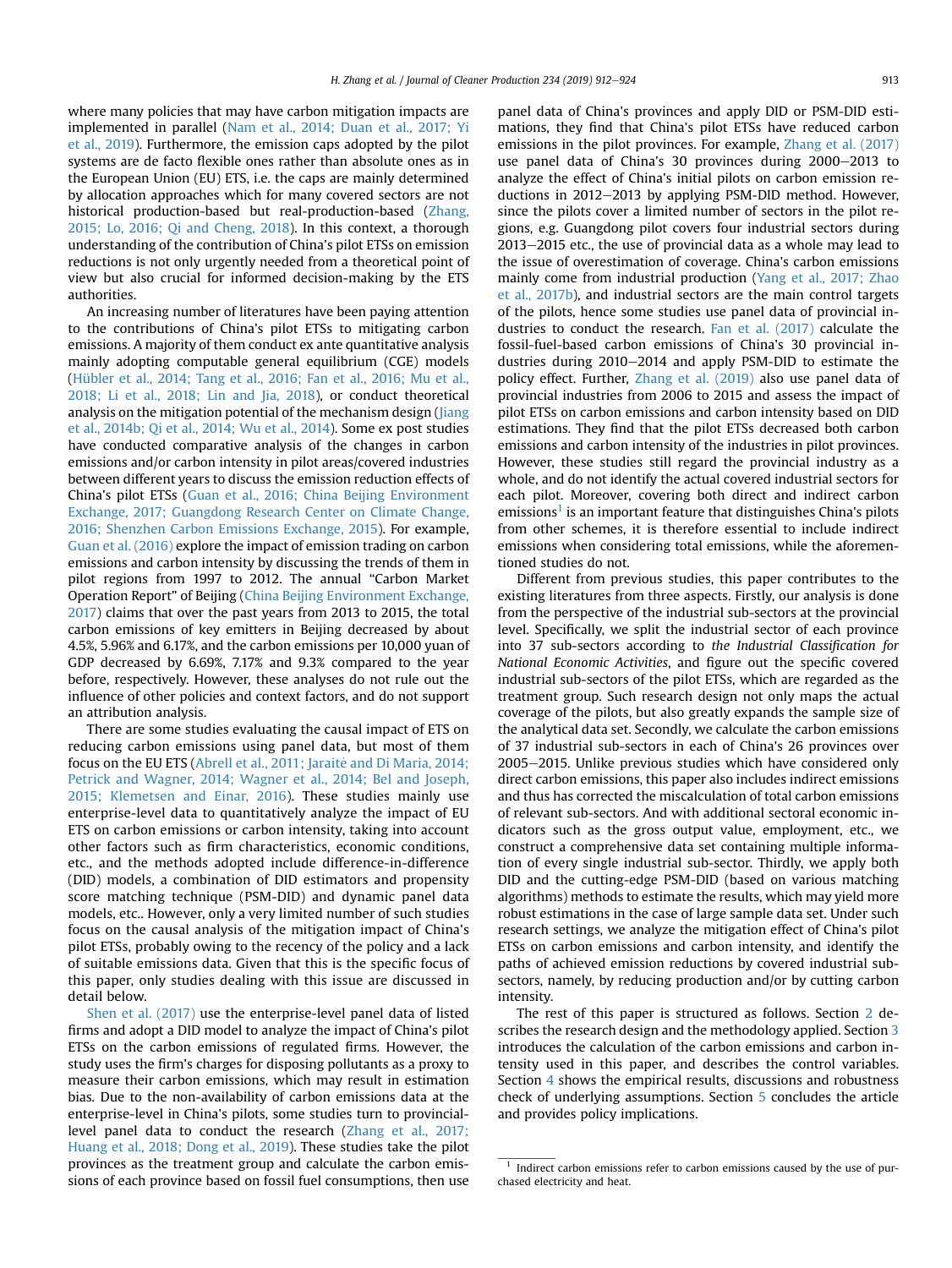### <span id="page-2-0"></span>2. Research design and methodology

## 2.1. Research design

China's seven pilots are geographically located in different parts of the country and have different scheme designs due to their respective economic aggregates and carbon emissions [\(Qi et al.,](#page-11-0) [2014; Zhang et al., 2014\)](#page-11-0). But they share some same design principles, one of which is "seizing large enterprises and releasing small and medium ones". Therefore, mainly large-scale emission sources with robust data basis and large mitigation potentials are covered, which are generally from a limited number of key emitting subsectors [\(Jiang et al., 2014a; Liu et al., 2015a; Wang et al., 2018b\)](#page-11-0). From the perspective of industrial sub-sectors, China's pilot ETSs can be regarded as a "quasi experiment". In this sense, we take industrial sub-sectors covered by pilots as the treatment group, uncovered industrial sub-sectors in pilot regions and non-pilot regions as the control group, and define year 2013-2015 as the treatment period, $<sup>2</sup>$  then we can analyze the causal impact of China's</sup> pilot ETSs by comparing the changes in carbon emissions of the treatment and control groups before and after the policy intervention.

## 2.2. Methodology

#### 2.2.1. Difference-in-difference model

We first apply the DID models, an effective tool to correct the heterogeneity bias caused by some unobservable factors, to quantitatively assess the resulting impact by comparing the changes between the treatment and control groups before and after the intervention of certain policies. For each dependent variable, we estimate 4 regressions by gradually adding individual fixed effects, province-year fixed effects and time varying control variables. The complete DID model is as follows,

$$
logY_{it} = \beta_0 + \beta_1 G_i + \delta ETS_{it} + x_{it}\beta + u_i + d_{pt} + \varepsilon_{it}
$$
 (1)

Where,  $Y_{it}$  is the dependent variable for a given industrial subsector  $i$  in year  $t$ . We specify our model in logarithmic form to focus on the relative change.  $G_i$  is the group dummy, if  $i \in$  treatment group,  $G_i = 1$ ; otherwise,  $G_i = 0$ . ETS<sub>it</sub> is the treatment dummy, if  $i \in$  treatment group, and t  $\in$  treatment period (2013–2015), then  $ETS_{it} = 1$ ; otherwise  $ETS_{it} = 0$ . Plus,  $u_i$  represents the individual fixed effect of each sub-sector,  $d_{pt}$  represents the provinceyear fixed effect such as macroeconomic conditions,  $x_{it}$  is the observed time-varying covariates which can provide more explanatory information,  $\varepsilon_{it}$  is the idiosyncratic error term. The estimate  $\delta$ , coefficient of ETS<sub>it</sub>, is the DID estimator we are interested in, which is the Average Treatment effect on the Treated (ATT), indicating the degree that the covered industrial sub-sectors are motivated by the pilots to reduce carbon emissions or carbon intensity relative to uncovered ones.

# 2.2.2. Propensity score matching and difference-in-difference

When conducting causal analysis with the DID method, note that there are significant differences in the characteristics of the treatment and control groups. Non-overlapping bias and the density weighting bias could result if such differences are correlated to the dynamics of the dependent variables [\(Heckman et al., 1998;](#page-11-0)

[Abadie, 2005\)](#page-11-0). Therefore, we combine propensity score matching technique and DID estimators to overcome this problem, which can yield more robust results. The generalized DID matching estimator used in this study follows [Heckman et al. \(1997, 1998\)](#page-11-0) as below,

$$
\widehat{ATT} = \frac{1}{N_1} \sum_{i, i \in I_1 \cap S_p} \left[ (y_{1t'i} - y_{0ti}) - \sum_{j, j \in I_2 \cap S_p} w(i,j) \left( y_{0t'j} - y_{0tj} \right) \right]
$$
(2)

Where, the post-treatment period is  $t'$ , the pre-treatment period is  $t$ ;  $I_1$  is the set of the treatment group,  $I_2$  is the set of the control group,  $S_p$  is the set on the common support;  $N_1$  is the number of treatment group individuals contained in set  $I_1 \cap S_p$ ,  $w(i, j)$  is the weight corresponding to the pair  $(i, j)$ . In this paper, various matching algorithms are adopted to determine the weight, including one-to-four nearest neighbor matching, radius matching and kernel matching, aiming at providing robust results regardless of matching algorithms.

The matching process is performed at period  $t$ , that is, the baseline year before the ETS started. Under such matching process, it is natural to estimate the results when the treatment and control groups have same time span, therefore, we use PSM-DID to conduct the year-by-year analysis (DID estimations are also provided for references). China announced to set up pilot ETSs in October 2011, and they were launched and began official transactions successively since 2013. Since choosing 2012 as the pre-treatment base-line year may give rise to an announcement effect<sup>3</sup> ([Wagner et al.,](#page-12-0) [2014\)](#page-12-0), 2011 is made the baseline year in this study.

When conducting the matching, we first refer to [Fowlie et al.](#page-11-0) [\(2012\)](#page-11-0) and [Wagner et al. \(2014\)](#page-12-0), and choose the pre-treatment dependent variables as well as the sector attributes for matching, hereafter referred as baseline specifications. What's more, we match on pre-treatment gross outputs and its square term, pretreatment gross outputs per capita and its square term, ratio of fixed assets, profitability and sector attributes as alternative specifications, where logit regressions are used to calculate the propensity score. For the propensity score matching model and the test of covariate balancing, please refer to Appendix B. Since the alternative specification has better covariate balancing, it is our preferred specification.

# 3. Data

According to our research design, we first split the industry of each province into industrial sub-sectors over 2005-2015 according to the Industrial Classification for National Economic Activities, and figure out the specific covered industrial sub-sectors of the pilot ETSs from 2013 to 2015 through a thorough literature review and expert interviews (as listed in [Appendix A\)](#page-9-0). The industrial classification for national economic activities underwent an adjustment in 2011 (from GB/T4754-2002 to GB/T4754-2011). In order to maintain consistency among industry classification for the entire period, we merge several sub-sectors and thus each province presents 40 industrial sub-sectors. $4$  In addition, we drop 3

 $\frac{2}{3}$  The compliance of Chongqing pilot for 2013 and 2014 are conducted together, hence the scheme is viewed to start in 2013. Although Hubei pilot started in 2014, all preparations had been initiated with the launch of other pilots in 2013, and the impact of Hubei pilot are considered to start in 2013 either in this study.

<sup>&</sup>lt;sup>3</sup> Enterprises may take emissions reduction measures before the schemes are officially started.

<sup>&</sup>lt;sup>4</sup> Namely, we merge "Manufacture of Rubber" and "Manufacture of Plastic" into "Manufacture of Rubber and Plastic", "Manufacture of Automobile" and "Manufacture of Railroads, Ships, Aerospace and Other Transport Equipment" into "Manufacture of Automobile, Railroads, Ships, Aerospace and Other Transport Equipment".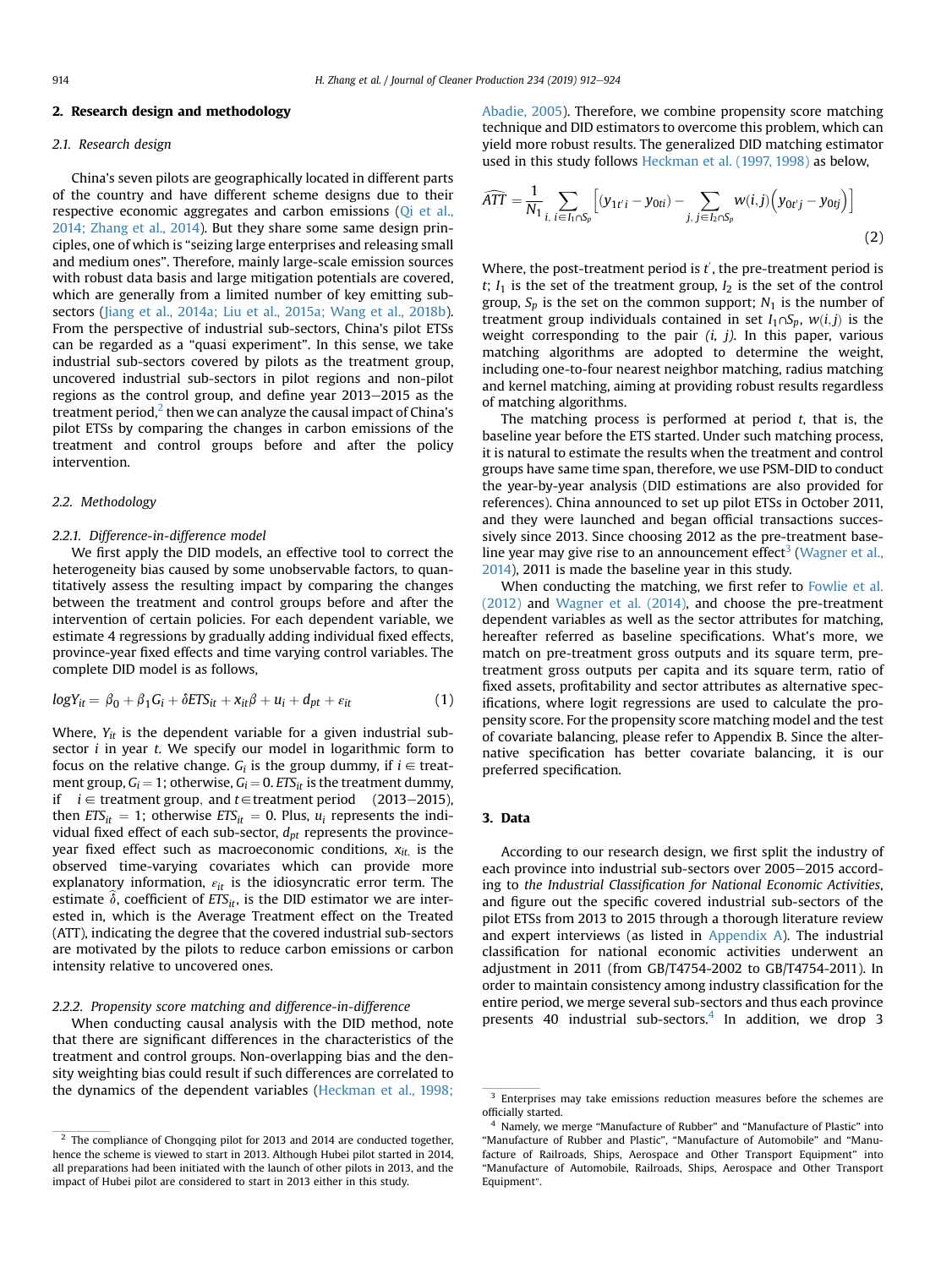<span id="page-3-0"></span>industrial sub-sectors where most of the observations were zero.<sup>5</sup>

#### 3.1. Carbon emissions

Carbon emissions consist of direct and indirect emissions. We calculate the direct carbon emissions of every industrial sub-sector in each province from 2005 to 2015, following the methods provided by the Inter-governmental Panel on Climate Change (IPCC) and the Guidelines for the Preparation of Provincial GHG Emission Inventories issued by the National Development and Reform Commission (NDRC) of China,

$$
DCE_i^{nt} = \sum_j ENC_{ij}^{nt} * NCV_j * O_j * \frac{44}{12}
$$
 (3)

Where *n* denotes provinces, *t* denotes years, *i* represents industrial sub-sectors and *j* represents fuels. DC $E_i^{nt}$  is the direct carbon emissions, ENC $_{ij_{c}}^{nt}$  refers to the corresponding energy consumptions of the jth fuels,  $6\overline{C}$  NCV<sub>j</sub> represents the net caloric value,  $O_j$  denote oxygenation efficiency, 44/12 is molecular weight ratio of  $CO<sub>2</sub>$  to C.  $NCV_i$  and  $O_i$  are figures provided by NDRC, whose values fit China's reality more, and some of the missing values refer to literatures such as [Shan et al.\(2018\).](#page-12-0) The annual data of  $\mathit{ENC}_{ij}^{nt}$  is obtained from provincial statistical yearbooks. For sub-sectors that do not provide detailed fuel categories, this paper refers to the method of [Shan](#page-12-0) [et al. \(2018\)](#page-12-0) by dividing the gross industrial carbon emissions, obtained from provincial energy balanced sheets, according to their sectoral energy consumptions. In this paper, the process emissions of certain sub-sectors are not considered.

Second, indirect carbon emissions are covered in all pilots, which is a major feature that distinguishes China's pilots from other schemes and serves as a compromise in the current situation where China's electricity prices are regulated,

$$
ICE_i^{nt} = ELC_i^{nt} * ELF^{nt}
$$
\n<sup>(4)</sup>

Where,  $ICE_i^{nt}$  is the indirect carbon emissions of industrial subsector *i* in province *n* in year *t*;  $ELC<sub>i</sub><sup>nt</sup>$  refers to the corresponding electricity consumptions obtained from provincial yearbooks; ELF<sup>nt</sup> refers to the electricity emission factors obtained from the annual China Regional Grid Baseline Emission Factor issued by NDRC.

Third, add up direct and indirect carbon emissions and we obtain the total carbon emissions,

$$
CE_i^{nt} = DCE_i^{nt} + ICE_i^{nt}
$$
 (5)

Attention should be given to the fact that electricity consumptions of the power sector is basically self-produced. Its indirect emissions have actually been included in direct emissions. Therefore, the indirect emissions for power sector are excluded.

In practice, detailed sector energy consumptions are not provided in the yearbooks of Shanghai, Zhejiang, Jiangsu, Sichuan, and Tibet, hence Shanghai pilot is not included in this study. In addition, the Shenzhen pilot is not at the provincial level, but is within Guangdong Province, thus it is excluded in this analysis either. Finally, we obtain 7657 non-zero province-industry-year observations upon data availability.

#### 3.2. Carbon intensity

Carbon intensity is captured by carbon emissions per unit output of a specific industrial sub-sector, ie,

$$
Cl_i^{nt} = CE_i^{nt}/GO_i^{nt}
$$
 (6)

Where,  $Cl_i^{nt}$  refers to the carbon intensity of industrial sub-sector i in province *n* in year *t*;  $GO_i^{nt}$  refers to the gross outputs collected from provincial statistical yearbooks, which are converted into the 2004 constant price by using index of the Producer Price Index of industrial producers provided by the China's Price Statistics Yearbook.

## 3.3. Control variables

According to relevant literatures and the needs of our analysis, the following control variables are chosen in this paper. First, we include economic indicators in our regressions, and the ideal indicator is the sectoral gross value added (GVA) or GVA per capita along with its square-term. However, to the best of our knowledge these indicators are not longitudinally available for China's provincial industrial sub-sectors. Instead, we choose the gross outputs and gross outputs per capita of a sub-sector to reflect its macroeconomic conditions, similar to some existing literatures [\(Shao](#page-12-0) [et al., 2011; Yang and Li, 2015; Duan et al., 2016\)](#page-12-0). Second, some studies suggest that whether a company is state-owned may have an impact on its innovation and management ([Jefferson et al., 2006;](#page-11-0) [Liu and Cheng, 2014; Zhou et al., 2017](#page-11-0)), which may affect the dependent variables in this study. Therefore, the ratio of stateowned assets in a sub-sector is controlled. In addition, some believe that whether a company's assets have sufficient liquidity is an important criterion for determining its effectiveness in R&D activities ([Liu and Wang, 2017; Qiu and Wei, 2016](#page-11-0)). Thus, the ratio of fixed assets of a sub-sector is included as well. Finally, the profitability of a company is likely to be a factor influencing corporate technological innovation and mitigation strategies, so we also control the profitability of a sub-sector ([Jaraite and Di Maria,](#page-11-0) [2014\)](#page-11-0).

All the data come from the statistical yearbooks for each province of China, China Energy Statistical Yearbook and China Labour Statistical Yearbook, and we obtain a panel data of industrial subsectors at the provincial level over 2005-2015 which is deflated to 2004 constant price. To guard against outliers, we cut off the observations beyond 2 times the interquartile range with respect to the first and third quartile by sector. [Table 1](#page-4-0) shows the summary statistics and detailed calculations of the key variables.

#### 4. Results and discussions

#### 4.1. The overall impacts of China's pilot ETSs

#### 4.1.1. The overall impact on carbon emissions

This section presents the DID estimators based on multi-period panel data (2005–2015) focusing on the causal impact of China's pilot ETSs on carbon emissions. [Table 2](#page-4-0) shows the results of four regressions where the dependent variable is the amount of carbon emissions (in log). The first specification does not control any fixed effects, while the second includes individual fixed effects and the third includes both individual fixed effects and province-year specific time trends. The fourth specification further adds control variables to capture the influence of other factors on outcome variables. The first specification suggests that the pilots had a nonsignificant negative impact on carbon emissions of the covered subsectors. However, the results of the second and third specifications

<sup>&</sup>lt;sup>5</sup> Namely, we drop "Mining Assistant Activities", "Mining of Other Ores" and "Metal Products, Machinery and Equipment Repair".

Energy consumptions include 16 kinds of fuels, including raw coal, clean coal, other coal washing, coke, other coking products, crude oil, gasoline, kerosene, diesel oil, fuel oil, other petroleum products, liquid petroleum gas, refinery dry gas, natural gas, liquid natural gas and coke oven gas and other gas.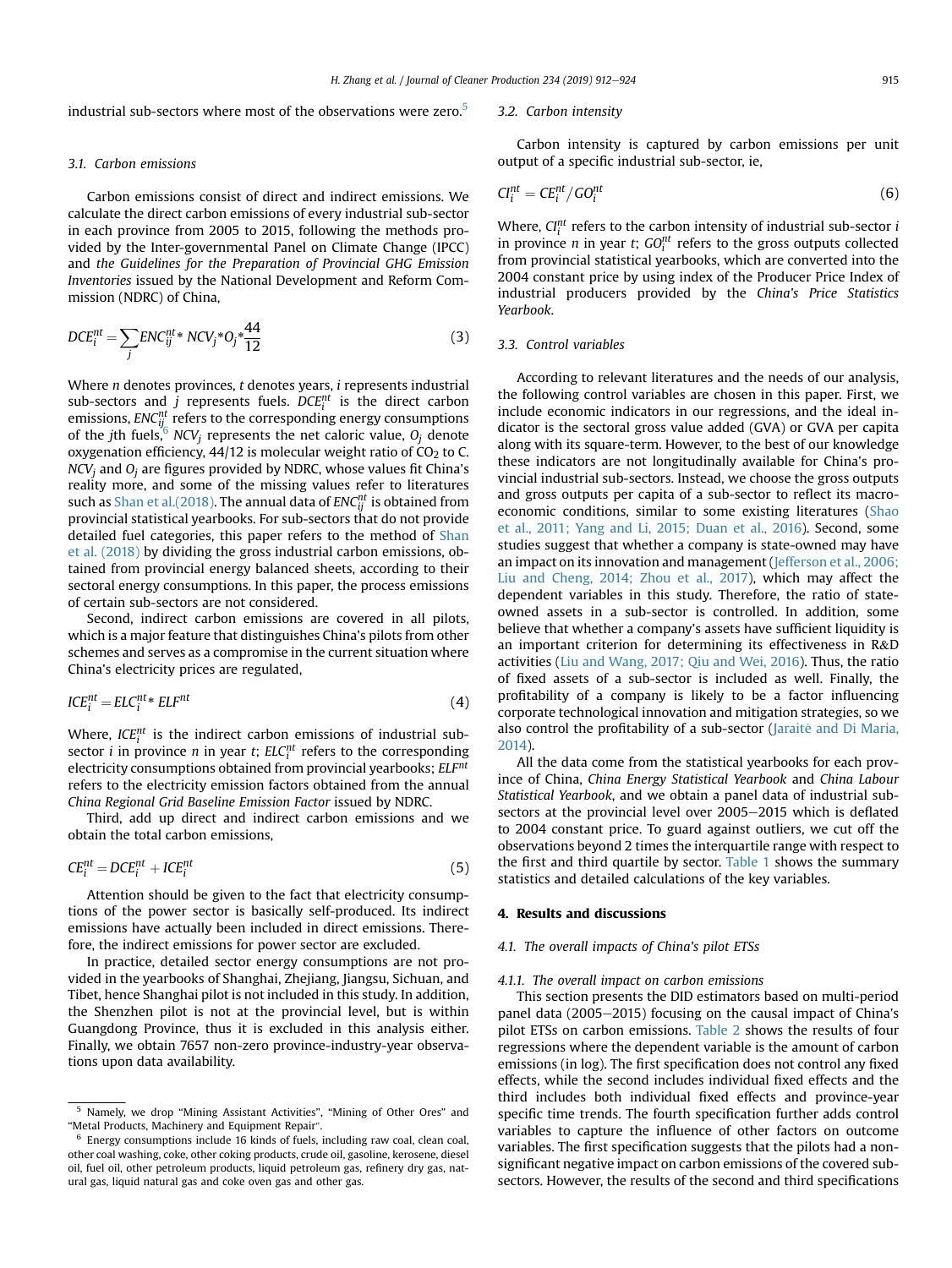#### <span id="page-4-0"></span>Table 1

Descriptive statistics.

| Variables                                     | Treatment group                |     | Control group                |      | Calculation method              |
|-----------------------------------------------|--------------------------------|-----|------------------------------|------|---------------------------------|
|                                               | Mean                           | N   | Mean                         | N    |                                 |
| Carbon emissions (CE)/tons                    | $8.87E + 06$<br>$(1.51E+07)$   | 650 | $5.60E + 06$<br>$(1.45E+07)$ | 7207 | Section 3.1                     |
| Carbon Intensity $(Cl)/(t/\frac{1}{4}10,000)$ | 1.54<br>(1.90)                 | 650 | 2.81<br>(8.72)               | 7207 | Section 3.2                     |
| Gross outputs $(GO)/410,000$                  | $6.21E + 06$<br>$(9.21E + 06)$ | 650 | $2.99E + 06$<br>$(6.25E+06)$ | 7207 | Gross outputs of a sector       |
| Gross outputs per capita (GOP)/¥ per capita   | $1.02E + 06$<br>$(9.88E + 05)$ | 650 | $6.40E + 05$<br>$(7.28E+05)$ | 7201 | Gross outputs/employment        |
| State-owned assets ratio (SAR)                | 0.53<br>(0.30)                 | 623 | 0.42<br>(0.33)               | 4628 | State-owned assets/total assets |
| Fixed assets ratio (FAR)                      | 0.34<br>(0.17)                 | 630 | 0.37<br>(0.15)               | 5335 | Fixed assets/total assets       |
| Profitability (PROF)                          | 0.07<br>(0.08)                 | 650 | 0.07<br>(0.09)               | 6889 | Profits/operating income        |

#### Table 2

The overall impact of China's pilot ETSs on carbon emissions.

|                                | (1)                              | (2)                                 | (3)                             | (4)                                |
|--------------------------------|----------------------------------|-------------------------------------|---------------------------------|------------------------------------|
| <b>ETS</b>                     | $-0.0293$                        | $-0.281***$                         | $-0.360***$                     | $-0.179***$                        |
| G                              | (0.195)<br>$1.087***$<br>(0.102) | (0.0376)<br>$-0.961***$<br>(0.0971) | (0.0538)<br>$-0.353$<br>(0.233) | (0.0437)<br>$-2.250***$<br>(0.300) |
| lnGO                           |                                  |                                     |                                 | 0.296                              |
| [lnGO] <sup>2</sup>            |                                  |                                     |                                 | (0.187)<br>0.00717                 |
| <b>SAR</b>                     |                                  |                                     |                                 | (0.00655)<br>0.0644                |
| <b>FAR</b>                     |                                  |                                     |                                 | (0.0713)<br>0.0938                 |
| <b>PROF</b>                    |                                  |                                     |                                 | (0.141)<br>$-0.698***$<br>(0.180)  |
| Individual fixed effects       | No                               | Yes                                 | Yes                             | Yes                                |
| Province-by-year fixed effects | No                               | No                                  | Yes                             | Yes                                |
| Observations                   | 7857                             | 7857                                | 7857                            | 4578                               |
| Adjusted $R^2$                 | 0.015                            | 0.938                               | 0.942                           | 0.956                              |

Note: Standard errors are clustered at the individual units and t statistics are shown in the respective parentheses. \*, \*\* and \*\*\* indicate significance at the 10%, 5% and 1% levels, respectively.

| Table 3                                                       |
|---------------------------------------------------------------|
| The overall impact of China's pilot ETSs on carbon intensity. |

|                                                                                              | (1)                       | (2)                        | (3)                         | (4)                               |
|----------------------------------------------------------------------------------------------|---------------------------|----------------------------|-----------------------------|-----------------------------------|
| <b>ETS</b>                                                                                   | $0.259**$                 | $0.174***$                 | $-0.0586$                   | $-0.0375$                         |
| G                                                                                            | (0.118)<br>$-0.235***$    | (0.0363)<br>$-3.907***$    | (0.0532)<br>$-3.931***$     | (0.0427)<br>$-2.751***$           |
| <b>InGOP</b>                                                                                 | (0.0634)                  | (0.146)                    | (0.232)                     | (0.201)<br>$0.699***$             |
| $[lnGOP]$ <sup>2</sup>                                                                       |                           |                            |                             | (0.203)<br>$-0.0485***$           |
| SAR                                                                                          |                           |                            |                             | (0.00777)<br>0.0994               |
| <b>FAR</b>                                                                                   |                           |                            |                             | (0.0724)<br>0.0810                |
| PROF                                                                                         |                           |                            |                             | (0.138)<br>$-0.641***$<br>(0.173) |
| Individual fixed effects<br>Province-by-year fixed effects<br>Observations<br>Adjusted $R^2$ | No<br>No<br>7854<br>0.074 | Yes<br>No<br>7854<br>0.841 | Yes<br>Yes<br>7854<br>0.853 | Yes<br>Yes<br>4577<br>0.907       |

Note: Standard errors are clustered at the individual units and t statistics are shown in the respective parentheses. \*, \*\* and \*\*\* indicate significance at the 10%, 5% and 1% levels, respectively.

indicate that pilots had a statistically significant negative impact on the carbon emissions. As to the fourth specification, which is our preferred one, the parameter estimate suggests that China's pilot ETSs reduced the carbon emissions of the ETS-covered sub-sectors, which is statistically significant as well.

The coefficient of ETS in specification (4) is considerably smaller than that of specification (3), indicating that control variables may exert an impact on sectoral carbon emissions. Specification (4) shows that a sub-sector's carbon emissions increase as the gross outputs increase, but the emissions do not show a tendency to decrease as expected when the gross outputs reach a certain level. Moreover, the coefficient of profitability indicates that enhanced profitability of the sub-sectors motivates their technological innovation and thus facilitates the reduction of emissions. In addition, the estimates of state assets ratio and fixed assets ratio are not statistically significant from zero.

## 4.1.2. The overall impact on carbon intensity

In addition to facilitating carbon emission reductions, another role of the pilot ETSs is to promote technological innovations of enterprises and reduce their carbon intensity. Table 3 shows parameter estimates and robust standard errors for the regressions where the dependent variable is carbon intensity (in log). This section also contains four regressions, the controlled fixed effects and control variables of each regression are set in a manner similar to that in Section [4.1.1.](#page-3-0) The first two specifications suggest the pilots had a strong and positive impact on carbon intensity. But once controlling for individual fixed effects and province-year fixed effects, which are our preferred specifications, the third and fourth specifications consistently show that pilot ETSs did not have a statistical significant impact on the carbon intensity of covered industrial sub-sectors.

Regarding the control variables, different from the results on carbon emissions, the gross outputs per capita and its square term show that as the gross outputs per capita rise, carbon intensity increases; but when the former reaches a certain level, the latter decreases. While the profitability of a sector has a significant negative impact on its carbon intensity. Still, the ratio of fixed assets and the ratio of state-owned assets are both statistically insignificant.

# 4.2. The impact of China's pilot ETSs on a yearly basis

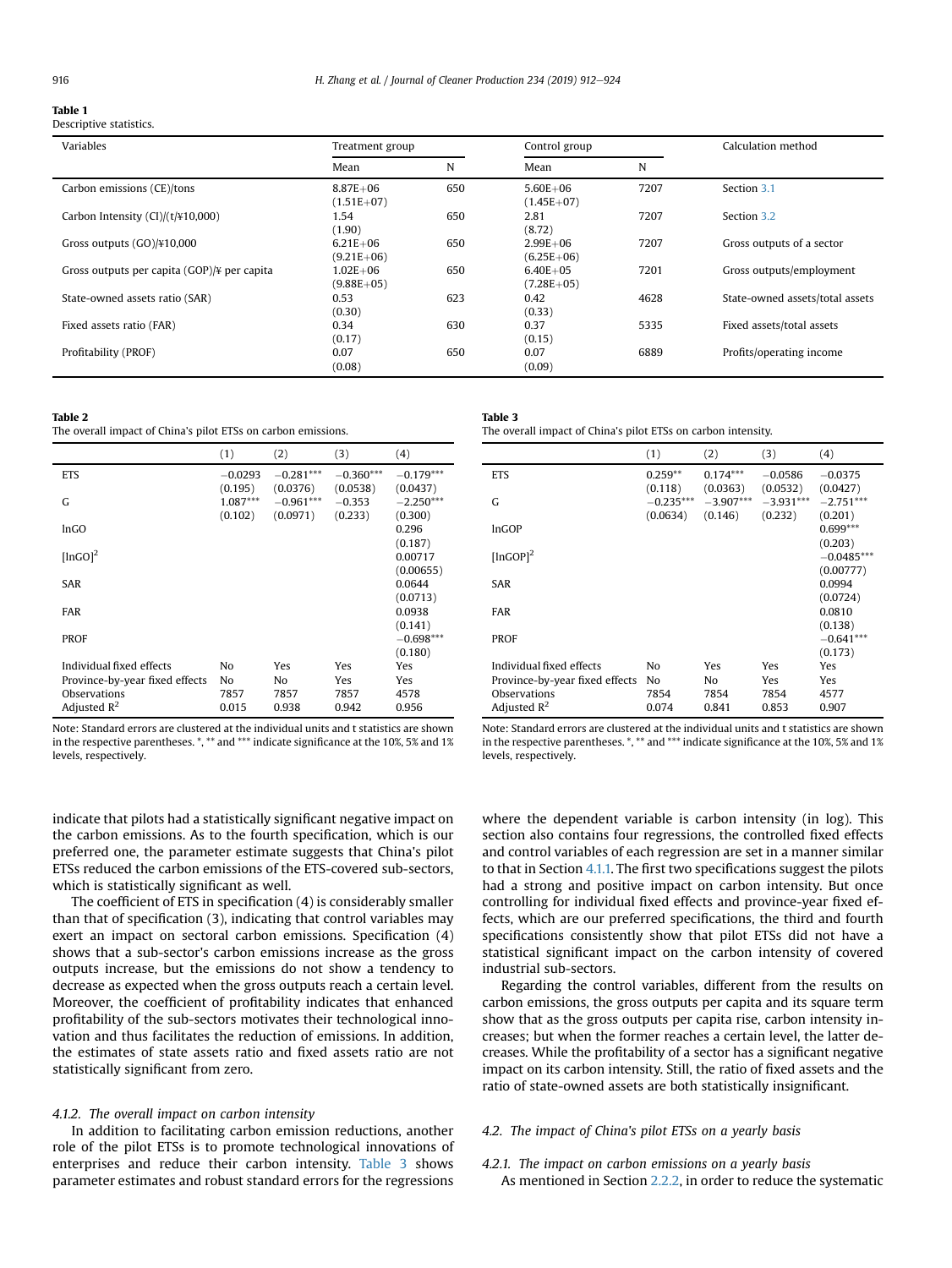differences in the characteristics between the treatment and control groups and avoid the endogeneity problems caused by missing variables, we apply PSM-DID estimation with multiple matching algorithms to provide more robust estimations, meanwhile DID estimates are first provided for reference.

The DID estimates are shown in Table 4, where specifications  $(1)$ – $(2)$ ,  $(3)$ – $(4)$ ,  $(5)$ – $(6)$  show the estimated effects of 2013, 2014 and 2015, respectively. For specifications (1) (3) (5) with individual fixed effects and province-year fixed effects, the results show that the policy impact increased from 2013 to 2015. As to our preferred specifications (2) (4) (6) where time-varying control variables are further controlled, the estimates show that in 2013 the pilots promoted emission reductions, and in 2014, the result shows similar case, but it becomes no longer statistically significant. Nonetheless, the results of 2013 and 2014 are not much different in magnitude, and both of them are significantly lower than that of 2015, indicating the impact on carbon emissions grew with its implementation.

A further examination based on PSM-DID is presented in [Table 5,](#page-6-0) where Columns (1) to (3) show the PSM-DID estimators whose matching algorithms are nearest neighbor matching (1:4), radius matching and kernel matching, respectively. In the baseline specifications which match on pre-treatment carbon emissions and sectors, the results show that compared to uncovered ones, ETScovered industrial sub-sectors significantly promoted their emission reductions in each of the years from 2013 to 2015, and with the deepening of policy implementation, the policy impact presented an increasing trend, though the results based on nearest neighbor matching are not statistically significant in 2013 and 2014. As to our preferred alternative specifications with better covariate balancing, the estimated results are somewhat different. In 2013 and 2014, the estimates obtained from multiple matching algorithms are smaller than those in the baseline specifications, and more importantly, they are no longer statistically significant, which may suggest that the pilots do not cause the covered sub-sectors to mitigate emissions in the two years. This is in line with the general understanding of China's pilot ETSs. ETS is a new policy attempt in China which requires considerable preparation and demonstration, but the pilots have been launched quite in a rush in order to meet the deployment of the competent authorities. Not surprisingly, most of them lack solid legal foundation and the enterprises are not familiar enough with the concepts and operation of the system ([Xiong et al., 2017; Zhao et al., 2017a\)](#page-12-0). When it comes to the carbon market, the low transparency in the price formation and low liquidity in transaction cast doubts on the efficiency and effectiveness of the schemes [\(Munnings et al., 2016; Xian et al., 2019\)](#page-11-0). Therefore, it is understandable if pilot ETSs did not achieve the desired effects at the initial stage. Even so, the estimates for 2015 are still very robust in the alternative specifications  $-$  the

magnitude exceeds those of the previous two years and the results are statistically significant, which also shows that the emission reduction effects of the pilot ETSs would become increasingly obvious with the improvement of policy implementation.

#### 4.2.2. The impact on carbon intensity on a yearly basis

In this section, examination will be extended to each individual year to determine the impact of pilot ETSs on carbon intensity. In line with the research design in Section [4.2.1,](#page-4-0) both DID and PSM-DID estimates are provided.

The DID estimate are shown in [Table 6.](#page-6-0) Similarly, specifications  $(1)$ – $(2)$ ,  $(3)$ – $(4)$ ,  $(5)$ – $(6)$  give the estimates of the impact of pilots on carbon intensity in 2013, 2014 and 2015, respectively. In specifications (1) (3) (5), the results indicate that the pilots might improve the carbon intensity of covered sub-sectors. But apparently, as to our preferred specifications (2) (4) (6), which control for multiple fixed effects and time-varying control variables, the DID estimators show consistently that the pilot ETSs did not exert a significant impact on carbon intensity of the covered industrial subsectors in any of the given years.

When it comes to the PSM-DID estimators, the results are completely similar to those of DID estimations, all of which are of small magnitude and low significance, both in the baseline specifications and the alternative specifications (see [Table 7](#page-6-0)). In summary, all estimates consistently show that in any year of the ETS implementation, carbon intensity of the covered industrial subsectors was not influenced by the pilot ETSs.

# 4.3. Discussions

To summarize, in line with previous analyses of the emission reduction effects of China's pilot ETSs, this study also shows that the pilots reduced the carbon emissions of the covered industrial subsectors. Meanwhile, based on year-by-year examination we further find that the impact of China's pilot ETSs on carbon emissions might be unstable in the first two years, but it presented an improved trend as the policy was further implemented. However, different from the findings of [Zhang et al. \(2019\)](#page-12-0) that the pilot ETSs led to a decreased industrial carbon intensity of the pilot provinces, our estimates show that the pilot ETSs exerted merely no impact on the carbon intensity of the covered industrial sub-sectors, and this is the case in every year during the initial period of the pilots. The difference between our studies may be that we study the issue from the perspective of industrial sub-sectors at the provincial level while they from the perspective of provincial industries, therefore our analysis further controls the characteristics of the sub-sectors. Also, we identify the actual industrial sub-sector coverage of the pilot ETSs while they do not, and the uncovered sub-sectors may

| Table 4                                                                       |
|-------------------------------------------------------------------------------|
| The impact of China's pilot ETSs on carbon emissions on a yearly basis (DID). |

|                                | 2013        |            | 2014        |          | 2015        |            |
|--------------------------------|-------------|------------|-------------|----------|-------------|------------|
|                                | $^{(1)}$    | (2)        | (3)         | (4)      | (5)         | (6)        |
| <b>ETS</b>                     | $-0.266***$ | $-0.150**$ | $-0.323***$ | $-0.118$ | $-0.441***$ | $-0.190**$ |
|                                | (0.0729)    | (0.0626)   | (0.0927)    | (0.0851) | (0.103)     | (0.0924)   |
| Controls                       | No          | Yes        | No          | Yes      | No          | Yes        |
| Individual fixed effects       | Yes         | Yes        | Yes         | Yes      | Yes         | Yes        |
| Province-by-year fixed effects | Yes         | Yes        | Yes         | Yes      | Yes         | Yes        |
| Observations                   | 1440        | 915        | 1436        | 937      | 1442        | 949        |
| Adjusted $R^2$                 | 0.960       | 0.970      | 0.951       | 0.959    | 0.944       | 0.960      |

Note: Applying two-way fixed effects models. Standard errors are clustered at the individual units and t statistics are shown in the respective parentheses. \*, \*\* and \*\*\* indicate significance at the 10%, 5% and 1% levels, respectively.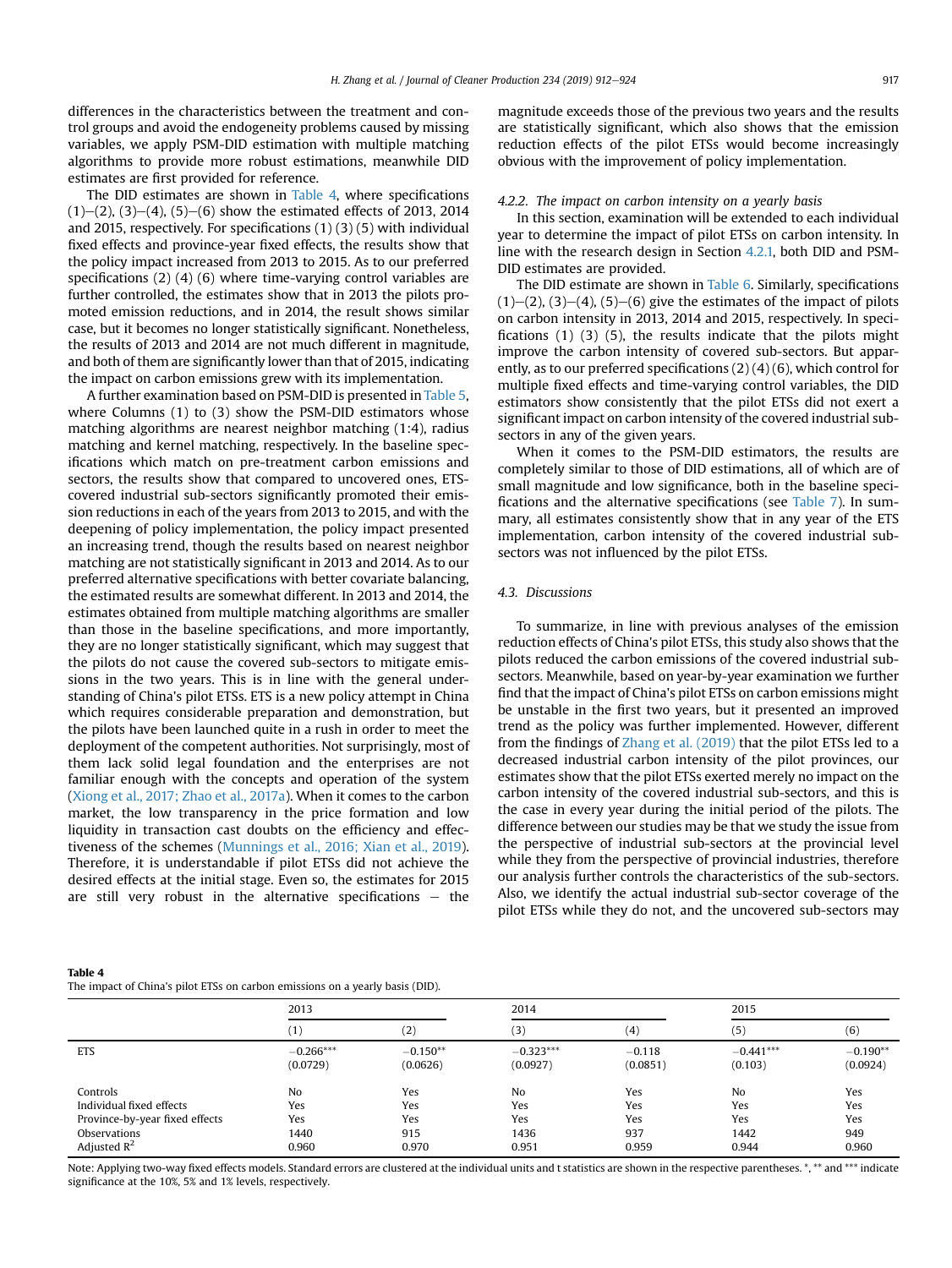#### <span id="page-6-0"></span>Table 5

The impact of China's pilot ETSs on carbon emissions on a yearly basis (PSM-DID).

|                             | (1)        | (2)                  | (3)         | (4)             | (5)           |
|-----------------------------|------------|----------------------|-------------|-----------------|---------------|
|                             |            | Estimation algorithm |             | Observations    |               |
|                             | NN(1:4)    | Radius               | Kernel      | Treatment group | Control group |
| 2013                        | $-0.080$   | $-0.115*$            | $-0.124**$  | 56              | 588           |
| (baseline specification)    | (0.075)    | (0.063)              | (0.059)     |                 |               |
| 2013                        | $-0.085$   | $-0.075$             | $-0.075$    | 56              | 491           |
| (alternative specification) | (0.073)    | (0.072)              | (0.064)     |                 |               |
| 2014                        | $-0.082$   | $-0.149*$            | $-0.170**$  | 56              | 583           |
| (baseline specification)    | (0.101)    | (0.078)              | (0.074)     |                 |               |
| 2014                        | $-0.136$   | $-0.050$             | $-0.127$    | 56              | 486           |
| (alternative specification) | (0.095)    | (0.082)              | (0.082)     |                 |               |
| 2015                        | $-0.218**$ | $-0.211**$           | $-0.245***$ | 56              | 585           |
| (baseline specification)    | (0.088)    | (0.082)              | (0.078)     |                 |               |
| 2015                        | $-0.223**$ | $-0.182**$           | $-0.247***$ | 56              | 489           |
| (alternative specification) | (0.099)    | (0.085)              | (0.087)     |                 |               |

Note: Standard errors are clustered at the individual level and t statistics are shown in the respective parentheses. \*, \*\* and \*\*\* indicate significance at the 10%, 5% and 1% levels, respectively.

#### Table 6

The impact of China's pilot ETSs on carbon intensity on a yearly basis (DID).

|                                | 2013           |           | 2014     |           | 2015           |          |
|--------------------------------|----------------|-----------|----------|-----------|----------------|----------|
|                                | (1)            | (2)       | (3)      | (4)       | (5)            | (6)      |
| <b>ETS</b>                     | $-0.134*$      | $-0.0687$ | $-0.133$ | $-0.0460$ | $-0.185*$      | $-0.140$ |
|                                | (0.0684)       | (0.0621)  | (0.0827) | (0.0805)  | (0.0961)       | (0.0919) |
| Controls                       | N <sub>o</sub> | Yes       | No       | Yes       | N <sub>o</sub> | Yes      |
| Individual fixed effects       | Yes            | Yes       | Yes      | Yes       | Yes            | Yes      |
| Province-by-year fixed effects | Yes            | Yes       | Yes      | Yes       | Yes            | Yes      |
| Observations                   | 1440           | 915       | 1436     | 937       | 1442           | 948      |
| Adjusted $\mathbb{R}^2$        | 0.906          | 0.930     | 0.864    | 0.913     | 0.862          | 0.922    |

Note: Applying two-way fixed effects models. Standard errors are clustered at the individual units and t statistics are shown in the respective parentheses. \*, \*\* and \*\*\* indicate significance at the 10%, 5% and 1% levels, respectively.

#### Table 7

The impact of China's pilot ETSs on carbon intensity on a yearly basis (PSM-DID).

|                             | (1)      | (2)                  | (3)      | (4)             | (5)           |
|-----------------------------|----------|----------------------|----------|-----------------|---------------|
|                             |          | Estimation algorithm |          | Observations    |               |
|                             | NN(1:4)  | Radius               | Kernel   | Treatment group | Control group |
| 2013                        | $-0.027$ | 0.010                | $-0.029$ | 56              | 588           |
| (baseline specification)    | (0.084)  | (0.086)              | (0.080)  |                 |               |
| 2013                        | 0.039    | 0.100                | 0.056    | 56              | 491           |
| (alternative specification) | (0.098)  | (0.093)              | (0.085)  |                 |               |
| 2014                        | $-0.027$ | 0.010                | $-0.029$ | 56              | 583           |
| (baseline specification)    | (0.084)  | (0.086)              | (0.080)  |                 |               |
| 2014                        | 0.039    | 0.100                | 0.056    | 56              | 486           |
| (alternative specification) | (0.098)  | (0.093)              | (0.085)  |                 |               |
| 2015                        | $-0.024$ | 0.023                | $-0.051$ | 56              | 585           |
| (baseline specification)    | (0.092)  | (0.090)              | (0.084)  |                 |               |
| 2015                        | $-0.021$ | 0.075                | 0.023    | 51              | 489           |
| (alternative specification) | (0.101)  | (0.091)              | (0.084)  |                 |               |

Note: Standard errors are clustered at the individual units and t statistics are shown in the respective parentheses. \*, \*\* and \*\*\* indicate significance at the 10%, 5% and 1% levels, respectively.

exert an impact on the analysis results considering that the overall tendency of carbon intensity in China's all industries is declining ([Liu et al., 2015b; Yang et al., 2017\)](#page-11-0).

In combination of the results from Section [4.1 and 4.2,](#page-3-0) it can be concluded that the emission reductions achieved by covered industrial sub-sectors are not achieved through the reduction of carbon intensity, but very likely through production capacity reduction. This is not what we wish for, since we would prefer the pilots to boost the low-carbon development of industries through reducing carbon intensity. Therefore, policy makers should continue to tighten the free allowance allocation methods and reduce the supply of allowances to stabilize the market carbon price and function the price discovery ability of the carbon markets ([Zhang et al., 2015; Liu and Wang, 2017; Wang et al., 2018a\)](#page-12-0), thus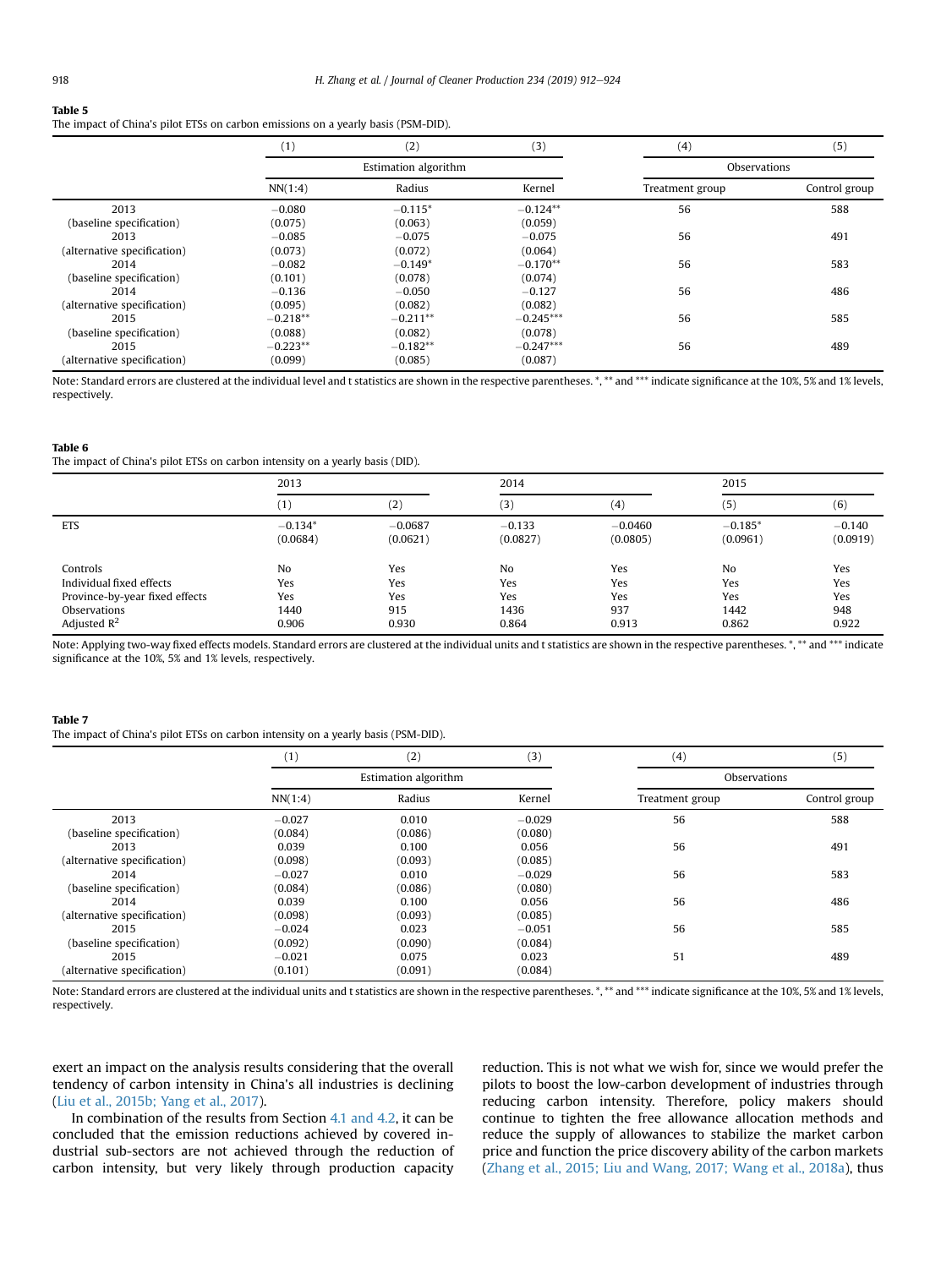

Fig. 1. Comparison of estimates when matching on levels and pre-treatment trends. Note: Error bars represent the 90% and 95% confidence interval, respectively.

facilitating low-carbon technology innovations and achieving double declines in both carbon emissions and carbon intensity.

### 4.4. Robustness check

Consistent estimations of the ATT above are predicted on a number of underlying assumptions. As to the DID estimation, the key assumption is the parallel trend assumption [\(Chan et al.,](#page-11-0) [2013](#page-11-0)), which suggests that given there is no ETS, there should be no systematic difference in the trends of the dependent variables between the treatment and control groups over time. The second one is that the start of China's pilot ETSs is mean independent of the error term. Violation of this assumption is unlikely to happen since ETS is a measure to assist the achievement of China's announced GHG mitigation targets and to shift China's economic development mode.

As to the PSM-DID estimation, the first assumption is unconfoundedness, which is similar to the parallel trend assumption ([Fowlie et al., 2012](#page-11-0)). The second one is the common support assumption, which is directly testable since the covariates for matching overlap in the two groups. The third one is the "Stable Unit Treatment Value Assumption (SUTVA)", which suggests that there is no spillover effect, that is, the participation of an individual in the program does not affect the others. In this section, we apply various strategies to test these assumptions.

#### 4.4.1. Parallel trend assumptions/unconfoundedness

Since this assumption assumes the treatment and control groups share parallel trends if there were no ETS, it is more credible if their trends are already parallel at the pre-treatment period. Fig. C1 in Appendix C plots the trends for the outcome variables, showing that the two groups were indeed sharing similar trends prior to treatment. Here, we will examine the assumption from another perspective by referring to [Petrick and](#page-11-0) [Wagner \(2014\)](#page-11-0), i.e., using the changes instead of levels of the pre-treatment dependent variables for matching. If the two groups share similar trends before ETS started, the results obtained by matching on the changes should be comparable to the original results matching on the levels. Fig. 1 shows the comparison of estimates when matching on pre-treatment levels and trends of the dependent variables based on alternative specifications.<sup>7</sup>

The left part of Fig. 1 shows the matched DID estimators whose matching covariates are the levels of carbon emissions in 2011, the change in carbon emissions from 2010 to 2011, and the average of 3 changes in carbon emissions from 2008 to 2011 (the other matching covariates remain the same). The matching algorithms do not have much influence on the results. In 2013 and 2014, the results matching on average of 3 changes are much different from that of the original ones, which turn from insignificant to significantly negative. Even so, their magnitude and confidence intervals are still comparable to original results. In 2015, the results based on other matching strategies and original results are consistently statistically negative. The results also show the tendency that with the implementation of the pilot ETSs, the impact on carbon emissions gradually increases.

Similarly, the right part of Fig. 1 shows the PSM-DID estimators based on the levels of 2011 carbon intensity, the change in carbon intensity from 2010 to 2011, and the average of 3 changes in carbon intensity from 2008 to 2011. The results based on the other two matching strategies and the original results are comparable, both the magnitude and the significance level. Therefore, it can be concluded that the treatment and control groups have similar trends before the pilots started, which lend support to the parallel trend assumption/unconfoundness in this paper.

Baseline specification comparisons are not shown but are available on request.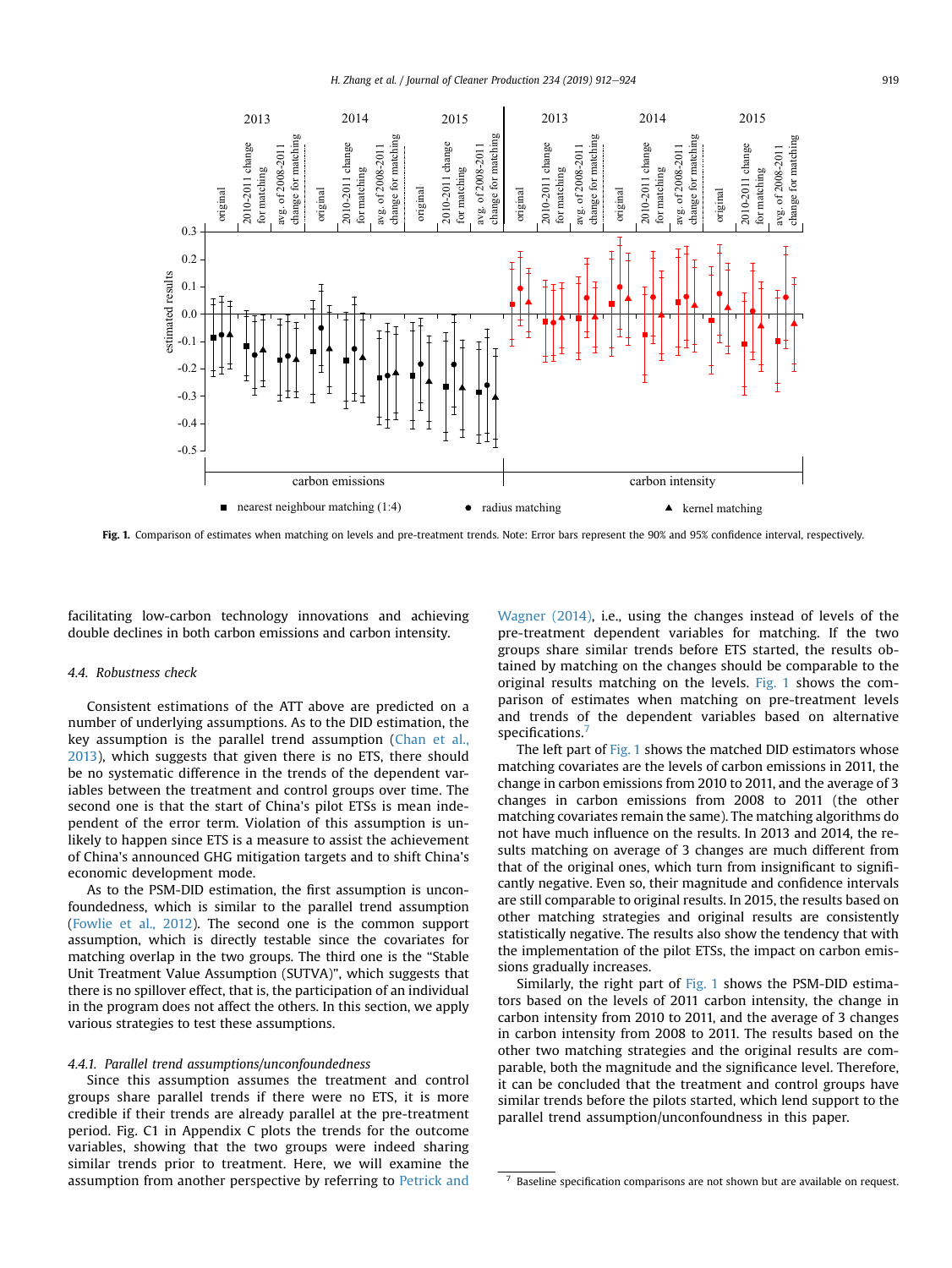<span id="page-8-0"></span>

Fig. 2. Comparison of estimates using original control group and reestablished control group. Note: Error bars represent the 90% and 95% confidence interval, respectively.

4.4.2. Stable Unit Treatment Value Assumption (SUTVA)

In order to test the SUTVA, we refer to the ideas provided by [Fowlie et al. \(2012\)](#page-11-0) and [Petrick and Wagner \(2014\)](#page-11-0). Taking the estimated impact on emissions as an example, if there is a spillover effect, the emissions from the ETS-covered sub-sectors may be transferred to the uncovered sub-sectors. Hence, if the control group contains only the sub-sectors in the non-pilot areas, the new estimates should be smaller than the original results. The analysis of the impact on carbon intensity was performed in a similar manner, and both results are shown in Fig. 2.

For both carbon emissions and carbon intensity, the original results and the estimates with the new control group are considerably similar in both magnitude and significance level in any given year. Therefore, it can be concluded that the control group established in this study does not give rise to obvious spillover effect, which indirectly verifies the SUTVA assumption of the matched DID models.

# 5. Conclusions

In this paper, the carbon emissions and carbon intensity of 37 industrial sub-sectors in each of China's 26 provinces from 2005 to 2015 are calculated, then the causal impacts of China's pilot ETSs on carbon emissions and carbon intensity are analyzed using both DID models and PSM-DID models. Robust estimated results are obtained through the cross validation using multiple analytical methods, which provide answers to two key issues:

First, the estimates show that China's pilot ETSs are effective in reducing carbon emissions  $-$  the pilot ETSs have enabled covered industrial sub-sectors to significantly reduce carbon emissions compared to uncovered ones after the pilots started. Meanwhile, the impact may not be obvious at the beginning, likely due to the fact that China's pilots had flaws in its design and the companies have not familiarized themselves with the schemes. Anyhow, as the policy was further implemented, the impact on carbon emissions have gradually become more prominent. In 2015, the pilot ETSs have significantly facilitated the decline of carbon emissions.

Second, the pilot ETSs have not promoted the decline of carbon intensity of covered industrial sub-sectors, and this is the case in any given year during the initial period of the pilots. This means the carbon emission reductions achieved by covered industrial subsectors can mainly be attributed to production capacity cuts. Given that China is exploring to control not only its carbon emissions, but also its carbon intensity, China's policy makers should continue to improve the ETS mechanism design, tighten free allowance allocation approaches and boost low-carbon innovations, thus achieving double declines in both of them.

It is noteworthy that this paper only contains an attribution analysis of the impacts of China's pilot ETSs on carbon emissions and carbon intensity, without studying the abatement contributions made by different pilot ETSs due to their different designs, which could be an interesting topic for future studies. Through identifying the impacts of each pilot system and comparing their respective designs, such as cap setting, allowance allocation methods and enforcement of compliance, etc., one may figure out which designs are more suitable for China's specific national conditions.

#### Declarations of interest

None. The authors alone are responsible for the findings, interpretations and conclusions expressed in this paper.

## Acknowledgements

The authors would like to express our appreciation to the Ministry of Science and Technology of China for its funding under project No. 2018YFC1509004 and No. 2017YFA0605304, and the National Natural Science Foundation of China for its funding under Project No. 71690243.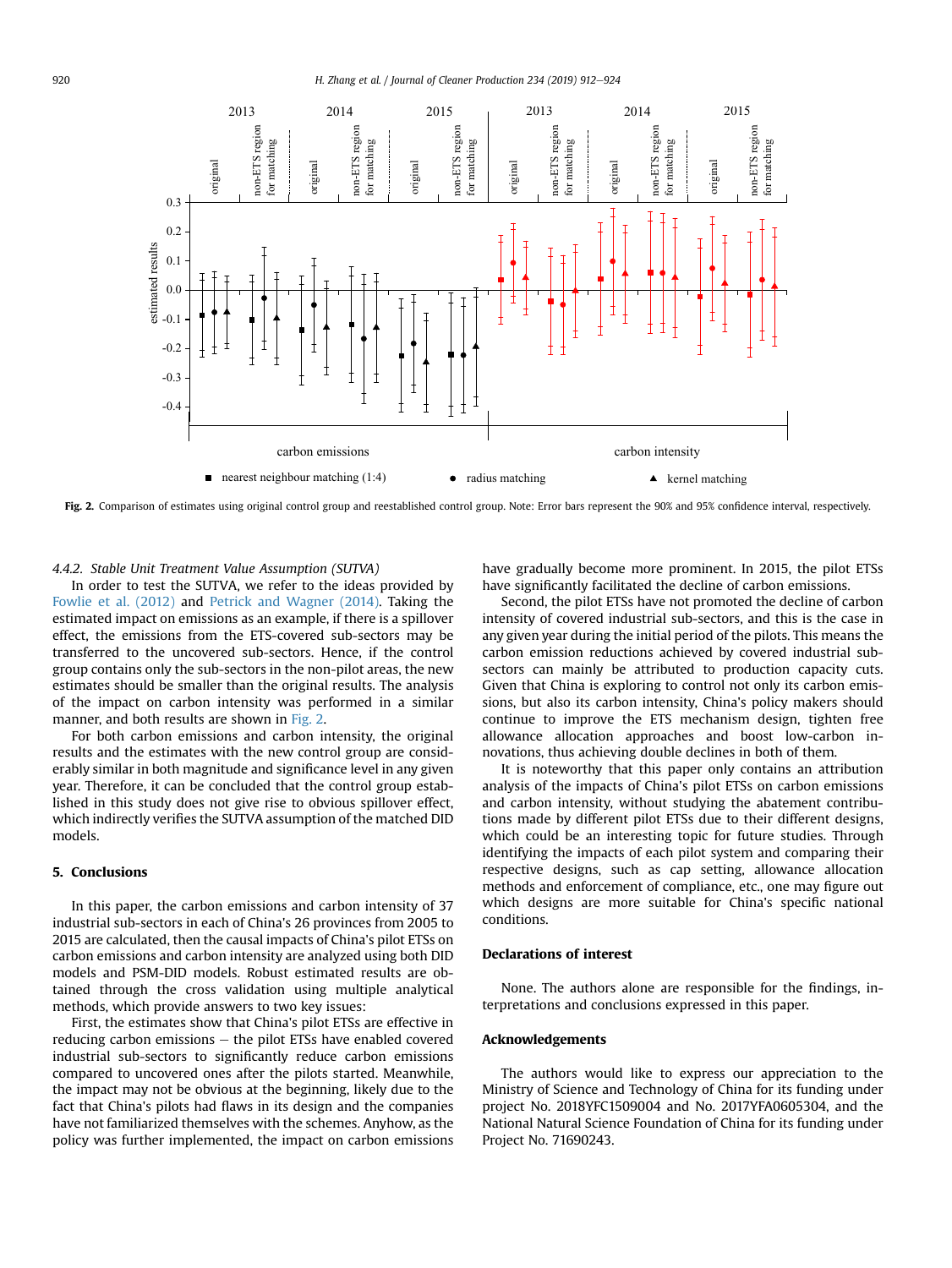# <span id="page-9-0"></span>Appendix A. Industrial sub-sectors covered by the pilot ETSs

Table A.1

Industrial sub-sectors covered by China's pilot ETSs from 2013 to 2015

| Pilot   | $CO2/year$ )                        | Threshold for industry (tons Covered industrial sub-sectors                                                                                                                                                                                                                                                                                                                                                                                                                                                                                                                                                                                                                                  |
|---------|-------------------------------------|----------------------------------------------------------------------------------------------------------------------------------------------------------------------------------------------------------------------------------------------------------------------------------------------------------------------------------------------------------------------------------------------------------------------------------------------------------------------------------------------------------------------------------------------------------------------------------------------------------------------------------------------------------------------------------------------|
| Beijing | $>10,000(2013-2014)$<br>>5000(2015) | All industry sectors (Beijing Government, 2016)                                                                                                                                                                                                                                                                                                                                                                                                                                                                                                                                                                                                                                              |
| Tianjin | >20.000                             | "Production and Supply of Electric Power and Heat Power", "Manufacture and Processing of Ferrous Metals", Manufacture of<br>Chemical Raw Material and Chemical Products", "Extraction of Petroleum and Natural Gas", "Processing of Petroleum, Coking,<br>Processing of Nuclear Fuel" (Liu et al., 2016b)                                                                                                                                                                                                                                                                                                                                                                                    |
|         | Chongqing $>20,000$ (or 10,000 tce) | "Production and Supply of Electric Power and Heat Power", "Manufacture of Non-metallic Mineral Products", "Manufacture and<br>Processing of Ferrous Metals", "Manufacture of Chemical Raw Material and Chemical Products", "Manufacture & Processing of<br>Non-ferrous Metals" (China Climate Change Info-Net, 2012)                                                                                                                                                                                                                                                                                                                                                                         |
|         | Guangdong $>20,000$ (or 10,000 tce) | "Production and Supply of Electric Power and Heat Power", "Manufacture of Non-metallic Mineral Products", "Manufacture and<br>Processing of Ferrous Metals", "Processing of Petroleum, Coking, Processing of Nuclear Fuel"                                                                                                                                                                                                                                                                                                                                                                                                                                                                   |
| Hubei   | $>60.000$ tce<br>(Approx: 120,000)  | "Production and Supply of Electric Power and Heat Power", "Manufacture of Non-metallic Mineral Products", "Manufacture and<br>Processing of Ferrous Metals", "Extraction of Petroleum and Natural Gas", "Manufacture of Chemical Raw Material and Chemical<br>Products", "Manufacture & Processing of Non-ferrous Metals", "Manufacture of Paper and Paper Products", "Processing of<br>Petroleum, Coking, Processing of Nuclear", "Manufacture of Automobile, Railroads, Ships, Aerospace and Other Transport<br>Equipment", "Manufacture of General Purpose Machinery", "Manufacture of Special Purpose Machinery", "Manufacture of<br>Foods", "Manufacture of Tobacco" (Liu et al., 2017) |

# Appendix B. Test of covariate balancing of PSM-DID

Table B.1

The estimated results of logit models

|                        | (1)         |
|------------------------|-------------|
| <b>InCE</b>            | $0.726**$   |
|                        | (0.367)     |
| <b>CI</b>              | $-0.606***$ |
|                        | (0.218)     |
| lnGO                   | $3.170*$    |
|                        | (1.923)     |
| [lnGO] <sup>2</sup>    | $-0.120*$   |
|                        | (0.0675)    |
| InGOP                  | 4.142       |
|                        | (5.399)     |
| $[lnGOP]$ <sup>2</sup> | $-0.139$    |
|                        | (0.195)     |
| <b>FAR</b>             | $-9.243***$ |
|                        | (1.939)     |
| <b>PROF</b>            | $-9.206**$  |
|                        | (4.555)     |
| Constant               | $-53.38$    |
|                        | (39.11)     |
| Sector fixed effects   | Yes         |
| Observations           | 537         |
| Pseudo $R^2$           | 0.229       |

Note:The dependent variable is treatment status, which equals one if a sector belong to treatment group, and zero otherwise. Standard errors are clustered at the individual units and t statistics are shown in the respective parentheses. All covariates in 2011. \*, \*\* and \*\*\* indicate significance at the 10%, 5% and 1% levels, respectively.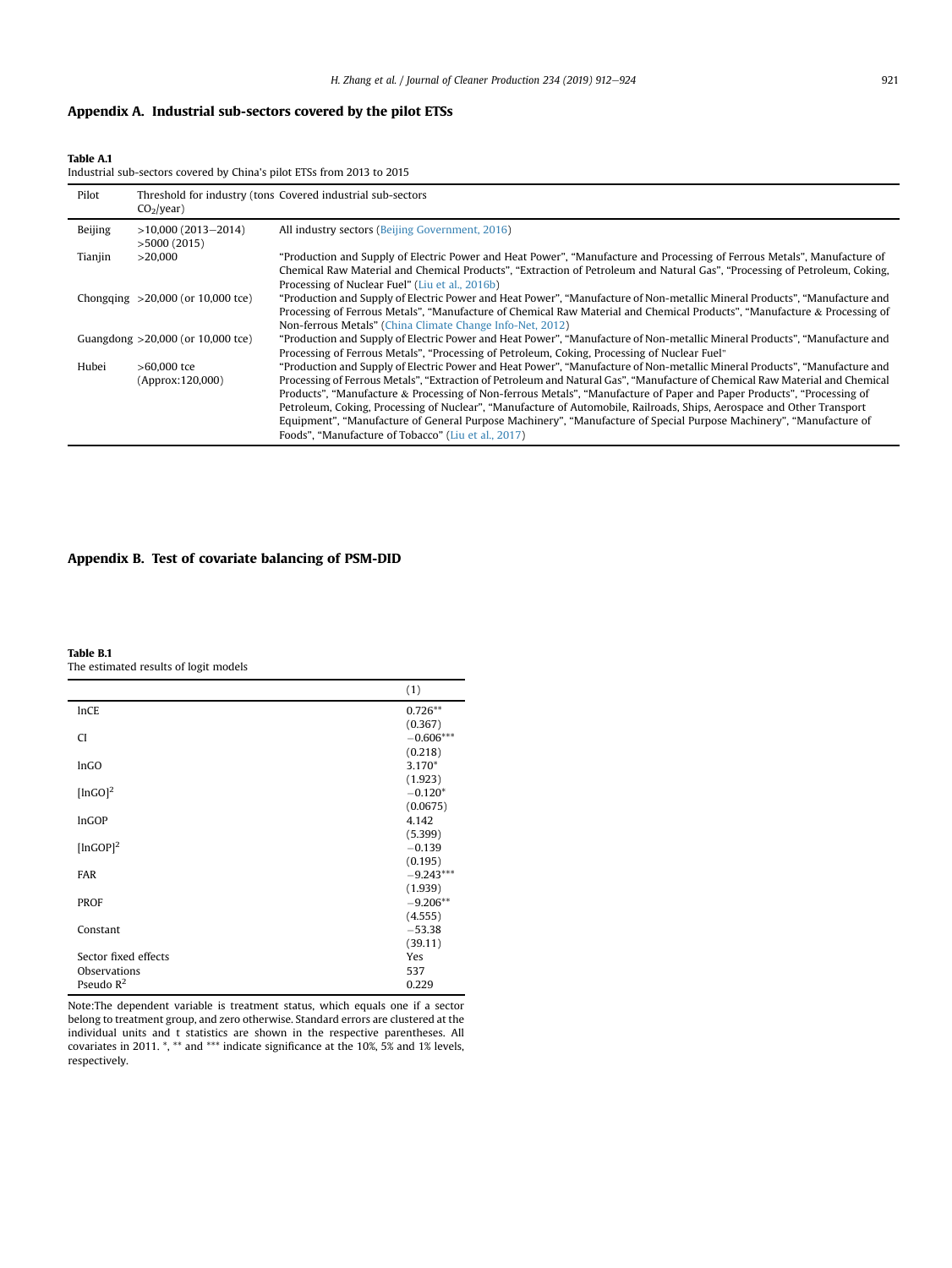# Appendix C. Trends for outcome variables

# Table B.2

Test of covariate balancing

| Matching method  | Variable               | Sample                                                                                                     | Mean treated       | Mean control       | %bias            | %reduction of bias | $t$ -test       | p > t        |
|------------------|------------------------|------------------------------------------------------------------------------------------------------------|--------------------|--------------------|------------------|--------------------|-----------------|--------------|
| Nearest neighbor | <b>InCE</b>            | ${\bf U}$                                                                                                  | 14.50              | 13.32              | 51.90            |                    | 3.40            | 0.00         |
|                  |                        | M                                                                                                          | 14.45              | 14.49              | $-1.70$          | 96.70              | $-0.09$         | 0.93         |
|                  | CI                     | U                                                                                                          | 1.31               | 1.69               | $-15.20$         |                    | $-0.88$         | 0.38         |
|                  |                        | M                                                                                                          | 1.31               | 1.51               | $-8.00\,$        | 47.50              | $-0.63$         | 0.53         |
|                  | lnCI                   | U                                                                                                          | $-0.39$            | $-0.54$            | 10.70            |                    | 0.72            | 0.47         |
|                  |                        | M                                                                                                          | $-0.41$            | $-0.38$            | $-1.70$          | 84.00              | $-0.09$         | 0.93         |
|                  | InGO                   | ${\bf U}$                                                                                                  | 14.89              | 13.86              | 59.90            |                    | 3.89            | 0.00         |
|                  |                        | M                                                                                                          | 14.86              | 14.87              | $-0.90$          | 98.50              | $-0.05$         | 0.96         |
|                  | [lnGO] <sup>2</sup>    | U                                                                                                          | 223.93             | 195.68             | 59.40            |                    | 3.97            | 0.00         |
|                  |                        | M                                                                                                          | 222.88             | 223.42             | $-1.10$          | 98.10              | $-0.06$         | 0.95         |
|                  | InGOP                  | $\mathsf{U}% _{T}=\mathsf{U}_{T}\!\left( a,b\right) ,\ \mathsf{U}_{T}=\mathsf{U}_{T}\!\left( a,b\right) ,$ | 13.67              | 13.33              | 44.40            |                    | 3.00            | 0.00         |
|                  |                        | M                                                                                                          | 13.64              | 13.68              | $-4.70$          | 89.30              | $-0.27$         | 0.79         |
|                  | $[lnGOP]$ <sup>2</sup> | U                                                                                                          | 187.29             | 178.21             | 43.50            |                    | 2.98            | 0.00         |
|                  |                        | M                                                                                                          | 186.65             | 187.65             | $-4.80$          | 89.00              | $-0.27$         | 0.79         |
|                  | SAR                    | $\mathsf{U}% _{T}=\mathsf{U}_{T}\!\left( a,b\right) ,\ \mathsf{U}_{T}=\mathsf{U}_{T}\!\left( a,b\right) ,$ | 0.56               | 0.44               | 36.30            |                    | 2.34            | 0.02         |
|                  |                        | M                                                                                                          | 0.55               | 0.46               | 28.40            | 21.70              | 1.36            | 0.18         |
|                  | FAR                    | U                                                                                                          | 0.32               | 0.36               | $-22.50$         |                    | $-1.72$         | 0.09         |
|                  |                        | M                                                                                                          | 0.33               | 0.33               | $-1.70$          | 92.20              | $-0.09$         | 0.93         |
|                  | PROF                   | ${\bf U}$                                                                                                  | 0.07               | 0.08               | $-23.30$         |                    | $-1.55$         | 0.12         |
|                  |                        | M                                                                                                          | 0.07               | 0.07               | $-3.40$          | 85.40              | $-0.20$         | 0.85         |
| Radius           | lnCE                   | $\sf U$                                                                                                    | 14.50              | 13.32              | 51.90            |                    | 3.40            | 0.00         |
|                  |                        | M                                                                                                          | 14.28              | 14.44              | $-7.10$          | 86.40              | $-0.39$         | 0.70         |
|                  | CI                     | U                                                                                                          | 1.31               | 1.69               | $-15.20$         |                    | $-0.88$         | 0.38         |
|                  |                        | M                                                                                                          | 1.28               | 1.47               | $-7.70$          | 49.30              | $-0.59$         | 0.56         |
|                  | lnCI                   | $\mathsf{U}% _{T}=\mathsf{U}_{T}\!\left( a,b\right) ,\ \mathsf{U}_{T}=\mathsf{U}_{T}\!\left( a,b\right) ,$ | $-0.39$<br>$-0.47$ | $-0.54$<br>$-0.35$ | 10.70<br>$-8.20$ | 23.50              | 0.72<br>$-0.43$ | 0.47<br>0.67 |
|                  | InGO                   | M<br>U                                                                                                     | 14.89              | 13.86              | 59.90            |                    | 3.89            | 0.00         |
|                  |                        | M                                                                                                          | 14.75              | 14.80              | $-2.80$          | 95.30              | $-0.16$         | 0.87         |
|                  | [lnGO] <sup>2</sup>    | $\sf U$                                                                                                    | 223.93             | 195.68             | 59.40            |                    | 3.97            | 0.00         |
|                  |                        | M                                                                                                          | 219.73             | 221.39             | $-3.50$          | 94.10              | $-0.19$         | 0.85         |
|                  | InGOP                  | U                                                                                                          | 13.67              | 13.33              | 44.40            |                    | 3.00            | 0.00         |
|                  |                        | M                                                                                                          | 13.62              | 13.59              | 3.70             | 91.60              | 0.21            | 0.83         |
|                  | [lnGOP] <sup>2</sup>   | U                                                                                                          | 187.29             | 178.21             | 43.50            |                    | 2.98            | 0.00         |
|                  |                        | M                                                                                                          | 186.05             | 185.17             | 4.20             | 90.30              | 0.23            | 0.82         |
|                  | SAR                    | $\sf U$                                                                                                    | 0.56               | 0.44               | 36.30            |                    | 2.34            | 0.02         |
|                  |                        | M                                                                                                          | 0.55               | 0.46               | 27.80            | 23.30              | 1.26            | 0.21         |
|                  | FAR                    | U                                                                                                          | 0.32               | 0.36               | $-22.50$         |                    | $-1.72$         | 0.09         |
|                  |                        | M                                                                                                          | 0.32               | 0.32               | $-0.10$          | 99.50              | $-0.01$         | 1.00         |
|                  | <b>PROF</b>            | ${\bf U}$                                                                                                  | 0.07               | 0.08               | $-23.30$         |                    | $-1.55$         | 0.12         |
|                  |                        | M                                                                                                          | 0.07               | 0.07               | $-11.70$         | 49.60              | $-0.64$         | 0.52         |
| Kernel           | InCE                   | U                                                                                                          | 14.50              | 13.32              | 51.90            |                    | 3.40            | 0.00         |
|                  |                        | M                                                                                                          | 14.45              | 14.33              | 5.30             | 89.80              | 0.30            | 0.76         |
|                  | CI                     | $\sf U$                                                                                                    | 1.31               | 1.69               | $-15.20$         |                    | $-0.88$         | 0.38         |
|                  |                        | M                                                                                                          | 1.31               | 1.37               | $-2.40$          | 84.30              | $-0.19$         | 0.85         |
|                  | lnCI                   | U                                                                                                          | $-0.39$            | $-0.54$            | 10.70            |                    | 0.72            | 0.47         |
|                  |                        | M                                                                                                          | $-0.41$            | $-0.42$            | 1.00             | 90.70              | 0.05            | 0.96         |
|                  | InGO                   | U<br>M                                                                                                     | 14.89<br>14.86     | 13.86<br>14.75     | 59.90<br>6.20    |                    | 3.89<br>0.36    | 0.00<br>0.72 |
|                  | [lnGO] <sup>2</sup>    | $\sf U$                                                                                                    | 223.93             | 195.68             | 59.40            | 89.70              | 3.97            | 0.00         |
|                  |                        | M                                                                                                          | 222.88             | 219.93             | 6.20             | 89.50              | 0.35            | 0.73         |
|                  | InGOP                  | U                                                                                                          | 13.67              | 13.33              | 44.40            |                    | 3.00            | 0.00         |
|                  |                        | M                                                                                                          | 13.64              | 13.60              | 5.20             | 88.20              | 0.30            | 0.76         |
|                  | [lnGOP] <sup>2</sup>   | ${\bf U}$                                                                                                  | 187.29             | 178.21             | 43.50            |                    | 2.98            | $0.00\,$     |
|                  |                        | M                                                                                                          | 186.65             | 185.52             | 5.40             | 87.60              | 0.31            | $0.76\,$     |
|                  | SAR                    | U                                                                                                          | 0.56               | 0.44               | 36.30            |                    | 2.34            | 0.02         |
|                  |                        | M                                                                                                          | 0.55               | 0.47               | 26.40            | 27.20              | 1.27            | 0.21         |
|                  | FAR                    | U                                                                                                          | 0.32               | 0.36               | $-22.50$         |                    | $-1.72$         | 0.09         |
|                  |                        | M                                                                                                          | 0.33               | 0.32               | 2.80             | 87.80              | 0.14            | 0.89         |
|                  | <b>PROF</b>            | U                                                                                                          | 0.07               | 0.08               | $-23.30$         |                    | $-1.55$         | 0.12         |
|                  |                        | $\mathbf M$                                                                                                | 0.07               | 0.07               | $-3.20$          | 86.10              | $-0.20$         | 0.84         |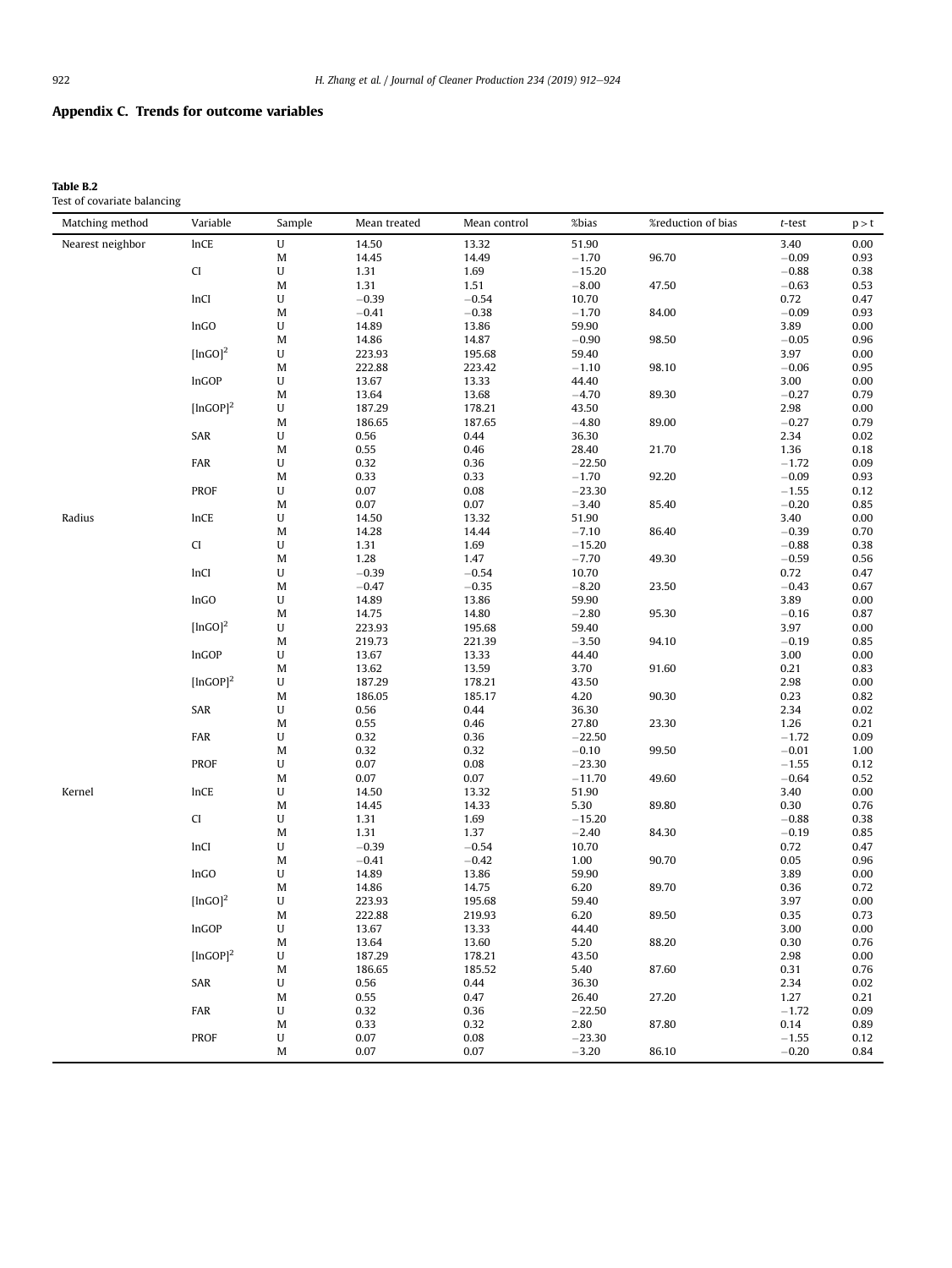<span id="page-11-0"></span>

(a) Trends in carbon emissions (b) Trends in carbon intensity

Fig. C.1. Trends in dependent variables

#### References

- [Abadie, A., 2005. Semiparametric difference-in-differences estimators. Rev. Econ.](http://refhub.elsevier.com/S0959-6526(19)32212-7/sref1) Stud. 72 $(1)$ , 1-[19.](http://refhub.elsevier.com/S0959-6526(19)32212-7/sref1)
- [Abrell, J., Faye, A.N., Zachmann, G., 2011. Assessing the impact of the EU ETS using](http://refhub.elsevier.com/S0959-6526(19)32212-7/sref2) fi[rm level data. Bruegel Working Paper](http://refhub.elsevier.com/S0959-6526(19)32212-7/sref2).
- Beijing Government, 2016. Adjusting the Scope of Key Emission Units in the Regulations on the Management of Beijing's Carbon Emissions Trading (Trial<br>Implementation). http://www.mee.gov.cn//gzfw 13107/zcfg/hiizc/gifbdiizc/ [http://www.mee.gov.cn//gzfw\\_13107/zcfg/hjjzc/gjfbdjjzc/](http://www.mee.gov.cn//gzfw_13107/zcfg/hjjzc/gjfbdjjzc/pwqjyzc/201606/t20160623_355854.shtml) [pwqjyzc/201606/t20160623\\_355854.shtml](http://www.mee.gov.cn//gzfw_13107/zcfg/hjjzc/gjfbdjjzc/pwqjyzc/201606/t20160623_355854.shtml) (accessed 1 April 2016).
- [Bel, G., Joseph, S., 2015. Emission abatement: untangling the impacts of the EU ETS](http://refhub.elsevier.com/S0959-6526(19)32212-7/sref4) and the economic crisis. Energy Econ.  $49, 531-539$ .
- [Chan, H.S., Li, S.J., Zhang, F., 2013. Firm competitiveness and the European Union](http://refhub.elsevier.com/S0959-6526(19)32212-7/sref5) [emissions trading scheme. Energy Policy 63, 1056](http://refhub.elsevier.com/S0959-6526(19)32212-7/sref5)-[1064](http://refhub.elsevier.com/S0959-6526(19)32212-7/sref5)
- China Beijing Environment Exchange, 2017. Annual Report of Beijing carbon market 2016. http://fi[les.cbex.com.cn/cbeex/201701/20170123173810410.pdf](http://files.cbex.com.cn/cbeex/201701/20170123173810410.pdf) (accessed 23 January 2017).
- China Climate Change Info-Net, 2012. Recent progress in Chongqing carbon emissions trading pilot. [http://www.ccchina.org.cn/Detail.aspx?](http://www.ccchina.org.cn/Detail.aspx?newsId=17275&TId=57) [newsId](http://www.ccchina.org.cn/Detail.aspx?newsId=17275&TId=57)= $17275 \& TId = 57$  $17275 \& TId = 57$  $17275 \& TId = 57$  $17275 \& TId = 57$  $17275 \& TId = 57$  (accessed 16 November 2012).
- [Dong, F., Dai, Y., Zhang, S., Zhang, X., Long, R., 2019. Can a carbon emission trading](http://refhub.elsevier.com/S0959-6526(19)32212-7/sref8) [scheme generate the Porter effect? Evidence from pilot areas in China. Sci. Total](http://refhub.elsevier.com/S0959-6526(19)32212-7/sref8) [Environ. 653, 565](http://refhub.elsevier.com/S0959-6526(19)32212-7/sref8)-[577.](http://refhub.elsevier.com/S0959-6526(19)32212-7/sref8)
- [Duan, M., Tian, Z., Zhao, Y., Li, M., 2017. Interactions and coordination between](http://refhub.elsevier.com/S0959-6526(19)32212-7/sref9) [carbon emissions trading and other direct carbon mitigation policies in China.](http://refhub.elsevier.com/S0959-6526(19)32212-7/sref9)<br>[Energy Res. Soc. Sci. 33, 59](http://refhub.elsevier.com/S0959-6526(19)32212-7/sref9)–[69](http://refhub.elsevier.com/S0959-6526(19)32212-7/sref9).
- Duan, Y., Mu, H., Li, N., 2016. Analysis of the relationship between China's IPPU CO<sub>2</sub> [emissions and the industrial economic growth. Sustainability 8, 426.](http://refhub.elsevier.com/S0959-6526(19)32212-7/sref10)
- [Fan, D., Wang, W., Liang, P., 2017. Analysis of the performance of carbon emissions](http://refhub.elsevier.com/S0959-6526(19)32212-7/sref11) [trading right in China - the evaluation based on the difference-in-difference](http://refhub.elsevier.com/S0959-6526(19)32212-7/sref11) [model. China Environ. Sci. 37 \(6\), 2383](http://refhub.elsevier.com/S0959-6526(19)32212-7/sref11)-[2392 \(in Chinese\)](http://refhub.elsevier.com/S0959-6526(19)32212-7/sref11).
- [Fan, Y., Wu, J., Xia, Y., Liu, J., 2016. How will a nationwide carbon market affect](http://refhub.elsevier.com/S0959-6526(19)32212-7/sref12) [regional economies and ef](http://refhub.elsevier.com/S0959-6526(19)32212-7/sref12)ficiency of CO<sub>2</sub> [emission reduction in China? China](http://refhub.elsevier.com/S0959-6526(19)32212-7/sref12) Econ. China Econ. Rev.  $38.151 - 166$ .
- [Fowlie, M., Holland, S.P., Mansur, E.T., 2012. What do emissions markets deliver and](http://refhub.elsevier.com/S0959-6526(19)32212-7/sref13) [to whom? Evidence from Southern California's NOx trading program. Am. Econ.](http://refhub.elsevier.com/S0959-6526(19)32212-7/sref13) [Rev. 102, 965](http://refhub.elsevier.com/S0959-6526(19)32212-7/sref13)-[993.](http://refhub.elsevier.com/S0959-6526(19)32212-7/sref13)
- [Guan, D., Shan, Y., Liu, Z., He, K., 2016. Performance assessment and outlook of](http://refhub.elsevier.com/S0959-6526(19)32212-7/sref14) [China's emission-trading scheme. Engineering 2, 398](http://refhub.elsevier.com/S0959-6526(19)32212-7/sref14)–[401.](http://refhub.elsevier.com/S0959-6526(19)32212-7/sref14)
- Guangdong Research Center on Climate Change, 2016. Guangdong province carbon emissions trading pilot analysis Report (2014-2015). [http://www.gdlowcarbon.](http://www.gdlowcarbon.gov.cn/gnwzx/gnzx/201603/t20160313_350027.html) [gov.cn/gnwzx/gnzx/201603/t20160313\\_350027.html](http://www.gdlowcarbon.gov.cn/gnwzx/gnzx/201603/t20160313_350027.html) (accessed 13 March 2016).
- [Heckman, J.J., Ichimura, H., Todd, P.E., 1997. Matching as an econometric evaluation](http://refhub.elsevier.com/S0959-6526(19)32212-7/sref16) [estimator: evidence from evaluating a job training programme. Rev. Econ. Stud.](http://refhub.elsevier.com/S0959-6526(19)32212-7/sref16) [64 \(4\), 605](http://refhub.elsevier.com/S0959-6526(19)32212-7/sref16)-[654](http://refhub.elsevier.com/S0959-6526(19)32212-7/sref16).
- [Heckman, J.J., Ichimura, H., Todd, P.E., 1998. Matching as an econometric evaluation](http://refhub.elsevier.com/S0959-6526(19)32212-7/sref17) [estimator. Rev. Econ. Stud. 65 \(2\), 261](http://refhub.elsevier.com/S0959-6526(19)32212-7/sref17)-[294](http://refhub.elsevier.com/S0959-6526(19)32212-7/sref17).
- [Huang, X., Zhang, X., Liu, Y., 2018. Does China's carbon emissions trading policy](http://refhub.elsevier.com/S0959-6526(19)32212-7/sref18) fulfi[ll the environmental dividend? Econom. Rev. 6, 86](http://refhub.elsevier.com/S0959-6526(19)32212-7/sref18)-[99 \(in Chinese\).](http://refhub.elsevier.com/S0959-6526(19)32212-7/sref18)
- [Hübler, M., Voigt, S., L](http://refhub.elsevier.com/S0959-6526(19)32212-7/sref19)ö[schel, A., 2014. Designing an emissions trading scheme for](http://refhub.elsevier.com/S0959-6526(19)32212-7/sref19) [China - an up-to-date climate policy assessment. Energy Policy 75, 57](http://refhub.elsevier.com/S0959-6526(19)32212-7/sref19)-[72.](http://refhub.elsevier.com/S0959-6526(19)32212-7/sref19) [ICAP, 2018. Emissions Trading Worldwide: Status Report 2018](http://refhub.elsevier.com/S0959-6526(19)32212-7/sref20).
- [Jefferson, G.H., Bai, H., Guan, X., Yu, X., 2006. R](http://refhub.elsevier.com/S0959-6526(19)32212-7/sref21)&[D Performance in Chinese industry.](http://refhub.elsevier.com/S0959-6526(19)32212-7/sref21) Econ. Innovat. N. Technol. 15  $(4-5)$ , 345-[366](http://refhub.elsevier.com/S0959-6526(19)32212-7/sref21).
- [Jiang, J., Ye, B., Ji, J., Ma, X., 2014a. Research on contribution decomposition by in](http://refhub.elsevier.com/S0959-6526(19)32212-7/sref22)[dustry to China's carbon intensity reduction and carbon emission growth. En](http://refhub.elsevier.com/S0959-6526(19)32212-7/sref22)[viron. Sci. 35 \(11\), 4378](http://refhub.elsevier.com/S0959-6526(19)32212-7/sref22)-[4386 \(in Chinese\).](http://refhub.elsevier.com/S0959-6526(19)32212-7/sref22)
- [Jiang, J., Ye, B., Ma, X., 2014b. The construction of Shenzhen's carbon emission](http://refhub.elsevier.com/S0959-6526(19)32212-7/sref23) [trading scheme. Energy Policy 75, 17](http://refhub.elsevier.com/S0959-6526(19)32212-7/sref23)-[21.](http://refhub.elsevier.com/S0959-6526(19)32212-7/sref23)
- [Jarait](http://refhub.elsevier.com/S0959-6526(19)32212-7/sref24)ė[, J., Di Maria, C., 2014. Did the EU ETS Make a Difference? an Empirical](http://refhub.elsevier.com/S0959-6526(19)32212-7/sref24) [Assessment Using Lithuanian Firm-Level Data. CERE Working Paper.](http://refhub.elsevier.com/S0959-6526(19)32212-7/sref24)
- [Klemetsen, M.E., Einar, K., 2016. The Impacts of the EU ETS on Norwegian Plants'](http://refhub.elsevier.com/S0959-6526(19)32212-7/sref25) [Environmental and Economic Performence. CREE Working Paper.](http://refhub.elsevier.com/S0959-6526(19)32212-7/sref25)
- [Li, W., Zhang, Y., Lu, C., 2018. The impact on electric power industry under the](http://refhub.elsevier.com/S0959-6526(19)32212-7/sref26) [implementation of national carbon trading market in China: a dynamic CGE](http://refhub.elsevier.com/S0959-6526(19)32212-7/sref26) [analysis. J. Clean. Prod. 200, 511](http://refhub.elsevier.com/S0959-6526(19)32212-7/sref26)-[523.](http://refhub.elsevier.com/S0959-6526(19)32212-7/sref26)
- [Lin, B., Jia, Z., 2018. Impact of quota decline scheme of emission trading in China: a](http://refhub.elsevier.com/S0959-6526(19)32212-7/sref27) [dynamic recursive CGE model. Energy 149, 190](http://refhub.elsevier.com/S0959-6526(19)32212-7/sref27)-[203.](http://refhub.elsevier.com/S0959-6526(19)32212-7/sref27)
- Liu, L., Cao, D., Wei, Y., 2016a. What drives intersectoral CO<sub>2</sub> [emissions in China?](http://refhub.elsevier.com/S0959-6526(19)32212-7/sref28) [J. Clean. Prod. 133, 1053](http://refhub.elsevier.com/S0959-6526(19)32212-7/sref28)-[1061.](http://refhub.elsevier.com/S0959-6526(19)32212-7/sref28)
- [Liu, L., Chen, C., Zhao, Y., Zhao, E., 2015a. China's carbon-emissions trading: over](http://refhub.elsevier.com/S0959-6526(19)32212-7/sref29)[view, challenges and future. Renew. Sustain. Energy Rev. 49, 254](http://refhub.elsevier.com/S0959-6526(19)32212-7/sref29)-[266.](http://refhub.elsevier.com/S0959-6526(19)32212-7/sref29)
- [Liu, N., Ma, Z., Kang, J., 2015b. Changes in carbon intensity in China's industrial](http://refhub.elsevier.com/S0959-6526(19)32212-7/sref30) [sector: decomposition and attribution analysis. Energy Policy 87, 28](http://refhub.elsevier.com/S0959-6526(19)32212-7/sref30)-[38.](http://refhub.elsevier.com/S0959-6526(19)32212-7/sref30)
- [Liu, W., Wang, Z., 2017. The effects of climate policy on corporate technological](http://refhub.elsevier.com/S0959-6526(19)32212-7/sref31) [upgrading in energy intensive industries: evidence from China. J. Clean. Prod.](http://refhub.elsevier.com/S0959-6526(19)32212-7/sref31) [142, 3748](http://refhub.elsevier.com/S0959-6526(19)32212-7/sref31)-[3758.](http://refhub.elsevier.com/S0959-6526(19)32212-7/sref31)
- [Liu, X., Cheng, P., 2014. National strategy of indigenous innovation and its impli](http://refhub.elsevier.com/S0959-6526(19)32212-7/sref32)cation to China. Asian J. Innov. Pol.  $3(1)$ , 117-[139](http://refhub.elsevier.com/S0959-6526(19)32212-7/sref32).
- [Liu, Y., Tan, X., Yu, Y., Qi, S., 2017. Assessment of impacts of Hubei Pilot emission](http://refhub.elsevier.com/S0959-6526(19)32212-7/sref33) [trading schemes in China](http://refhub.elsevier.com/S0959-6526(19)32212-7/sref33)  $-$  a CGE-analysis using  $TermCO<sub>2</sub>$  [model. Appl. Energy](http://refhub.elsevier.com/S0959-6526(19)32212-7/sref33) [189, 762](http://refhub.elsevier.com/S0959-6526(19)32212-7/sref33)-[769](http://refhub.elsevier.com/S0959-6526(19)32212-7/sref33).
- [Liu, Y., Wen, D., Wang, Y., Sun, Z., 2016b. Assessment of impacts of Tianjin pilot](http://refhub.elsevier.com/S0959-6526(19)32212-7/sref34) [emission trading schemes in China](http://refhub.elsevier.com/S0959-6526(19)32212-7/sref34)  $-$  a CGE-analysis using TermCO<sub>2</sub> [model.](http://refhub.elsevier.com/S0959-6526(19)32212-7/sref34) Clim. Change Res. 12 (6),  $561-570$  (in Chinese).
- [Lo, A.Y., 2016. Challenges to the development of carbon markets in China. Clim.](http://refhub.elsevier.com/S0959-6526(19)32212-7/sref35) [Policy 16, 109](http://refhub.elsevier.com/S0959-6526(19)32212-7/sref35)-[124.](http://refhub.elsevier.com/S0959-6526(19)32212-7/sref35)
- [Martin, R., Muûls, M., Wagner, U.J., 2016. The impact of the European Union](http://refhub.elsevier.com/S0959-6526(19)32212-7/sref36) [emissions trading scheme on regulated](http://refhub.elsevier.com/S0959-6526(19)32212-7/sref36) firms: what is the evidence after ten [years? Rev. Environ. Econ. Pol. 10, 129](http://refhub.elsevier.com/S0959-6526(19)32212-7/sref36)-[148.](http://refhub.elsevier.com/S0959-6526(19)32212-7/sref36)
- [Mi, Z., Wei, Y., Wang, B., Meng, J., Liu, Z., Shan, Y., Liu, J., Guan, D., 2017. Socioeco](http://refhub.elsevier.com/S0959-6526(19)32212-7/sref37)nomic impact assessment of China's CO<sub>2</sub> [emissions peak prior to 2030. J. Clean.](http://refhub.elsevier.com/S0959-6526(19)32212-7/sref37) [Prod. 142, 2227](http://refhub.elsevier.com/S0959-6526(19)32212-7/sref37)-[2236.](http://refhub.elsevier.com/S0959-6526(19)32212-7/sref37)
- [Mu, Y., Evans, S., Wang, C., Cai, W., 2018. How will sectoral coverage affect the ef](http://refhub.elsevier.com/S0959-6526(19)32212-7/sref38)fi[ciency of an emissions trading system? A CGE-based case study of China. Appl.](http://refhub.elsevier.com/S0959-6526(19)32212-7/sref38) [Energy 227, 403](http://refhub.elsevier.com/S0959-6526(19)32212-7/sref38)-[414](http://refhub.elsevier.com/S0959-6526(19)32212-7/sref38).
- [Munnings, C., Morgenstern, R.D., Wang, Z., Liu, X., 2016. Assessing the design of](http://refhub.elsevier.com/S0959-6526(19)32212-7/sref39) [three carbon trading pilot programs in China. Energy Policy 96, 688](http://refhub.elsevier.com/S0959-6526(19)32212-7/sref39)–[699.](http://refhub.elsevier.com/S0959-6526(19)32212-7/sref39)
- [Nam, K., Waugh, C.J., Paltsev, S., Reilly, J.M., Karplus, V.J., 2014. Synergy between](http://refhub.elsevier.com/S0959-6526(19)32212-7/sref40) [pollution and carbon emissions control: comparing China and the United](http://refhub.elsevier.com/S0959-6526(19)32212-7/sref40) States. Energy Econ.  $46, 186 - 201$ .
- [Petrick, S., Wagner, U.J., 2014. The Impact of Carbon Trading on Industry: Evidence](http://refhub.elsevier.com/S0959-6526(19)32212-7/sref41) [from German Manufacturing Firms. Kiel Working Paper.](http://refhub.elsevier.com/S0959-6526(19)32212-7/sref41)
- [Qi, S., Cheng, S., 2018. China's national emissions trading scheme: integrating cap,](http://refhub.elsevier.com/S0959-6526(19)32212-7/sref42) coverage and allocation. Clim. Policy 18  $(S1)$ , 45-[59](http://refhub.elsevier.com/S0959-6526(19)32212-7/sref42).
- [Qi, S., Wang, B., Zhang, J., 2014. Policy design of the Hubei ETS pilot in China. Energy](http://refhub.elsevier.com/S0959-6526(19)32212-7/sref43) [Policy 75, 31](http://refhub.elsevier.com/S0959-6526(19)32212-7/sref43)-[38](http://refhub.elsevier.com/S0959-6526(19)32212-7/sref43).
- [Qiu, Y., Wei, W., 2016. The impact of R](http://refhub.elsevier.com/S0959-6526(19)32212-7/sref44)&D investment on fi[rm performance based](http://refhub.elsevier.com/S0959-6526(19)32212-7/sref44)